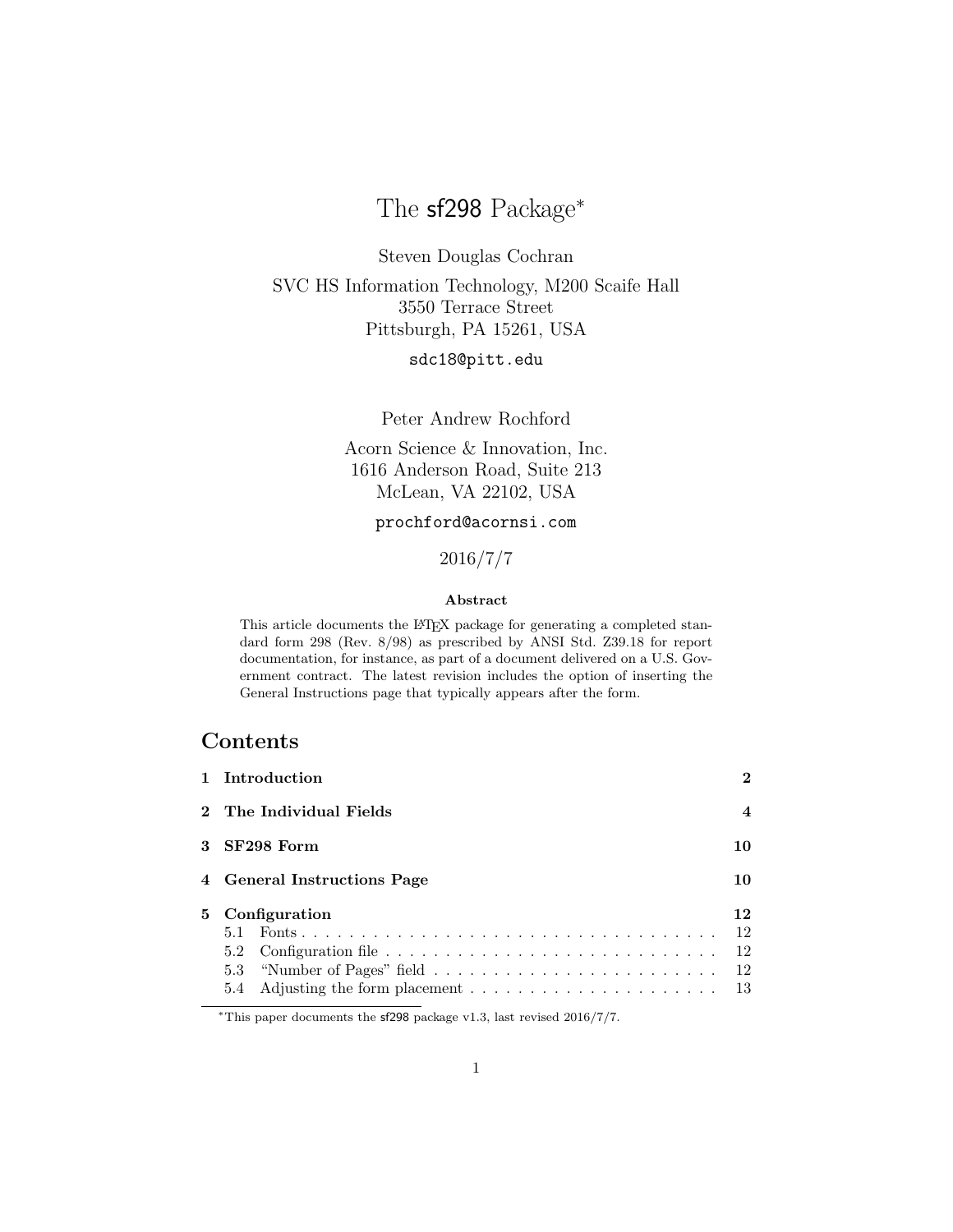| 6 | An example of use with the article class                                                       |    |  |  |
|---|------------------------------------------------------------------------------------------------|----|--|--|
|   | The DOCSTRIP modules                                                                           |    |  |  |
| 8 | The code                                                                                       | 17 |  |  |
|   | 8.1.                                                                                           | 17 |  |  |
|   | Load the totpages package, if it exists. $\ldots \ldots \ldots \ldots \ldots$<br>8.2           | 17 |  |  |
|   | 8.3                                                                                            | 17 |  |  |
|   | Load the fancyhdr Package $\ldots \ldots \ldots \ldots \ldots \ldots \ldots \ldots$<br>8.4     | 17 |  |  |
|   | 8.5                                                                                            | 17 |  |  |
|   | 8.6                                                                                            | 20 |  |  |
|   | 8.7                                                                                            | 21 |  |  |
|   | Font definition $\ldots \ldots \ldots \ldots \ldots \ldots \ldots \ldots \ldots \ldots$<br>8.8 | 21 |  |  |
|   | Error checking and reporting $\dots \dots \dots \dots \dots \dots \dots$<br>8.9                | 22 |  |  |
|   |                                                                                                | 23 |  |  |
| 9 | Acknowledgments                                                                                | 34 |  |  |

# 1 Introduction

The sf298 package provides for creating a filled-in copy of the standard form 298 (Rev. 8/98), "Report Documentation Page" (shown in Figure 1). This form is used in announcing and cataloging reports submitted as deliverables on contracts with the U.S. Government. It is important that the information on the sf298 page be consistent with the rest of the report, particularly the cover and title page. Instructions for filling in each block of the form are given below. The macro \MakeRptDocPage causes the page to be printed. If the twoside option is specified in the documentclass, then it is printed as a separate page with a blank back. The macro \GeneralInstructions causes the page of general instructions that accompanies the form to be printed. This is typically inserted after the sf298 form.

If you are changing the base font families for your paper  $(e.g.$ , you load the times package to use the PostScript fonts) and you want the fonts used on the sf298 to change also, then you must change the font families before loading the sf298 package (see section 5.1).

The package takes two sets of options: The config option (default), causes it to check for a configuration file, while noconfig disables this check (see section 5.2); The nofloatlongboxes option (default) causes the package to generate the fixed standard form, while the floatlongboxes option causes boxes 12–15 to distribute their vertical spacing in order to handle special cases such as a very long supplementary note in box 13.

A sample report is given in section 6 that shows one approach to using the sf298 package.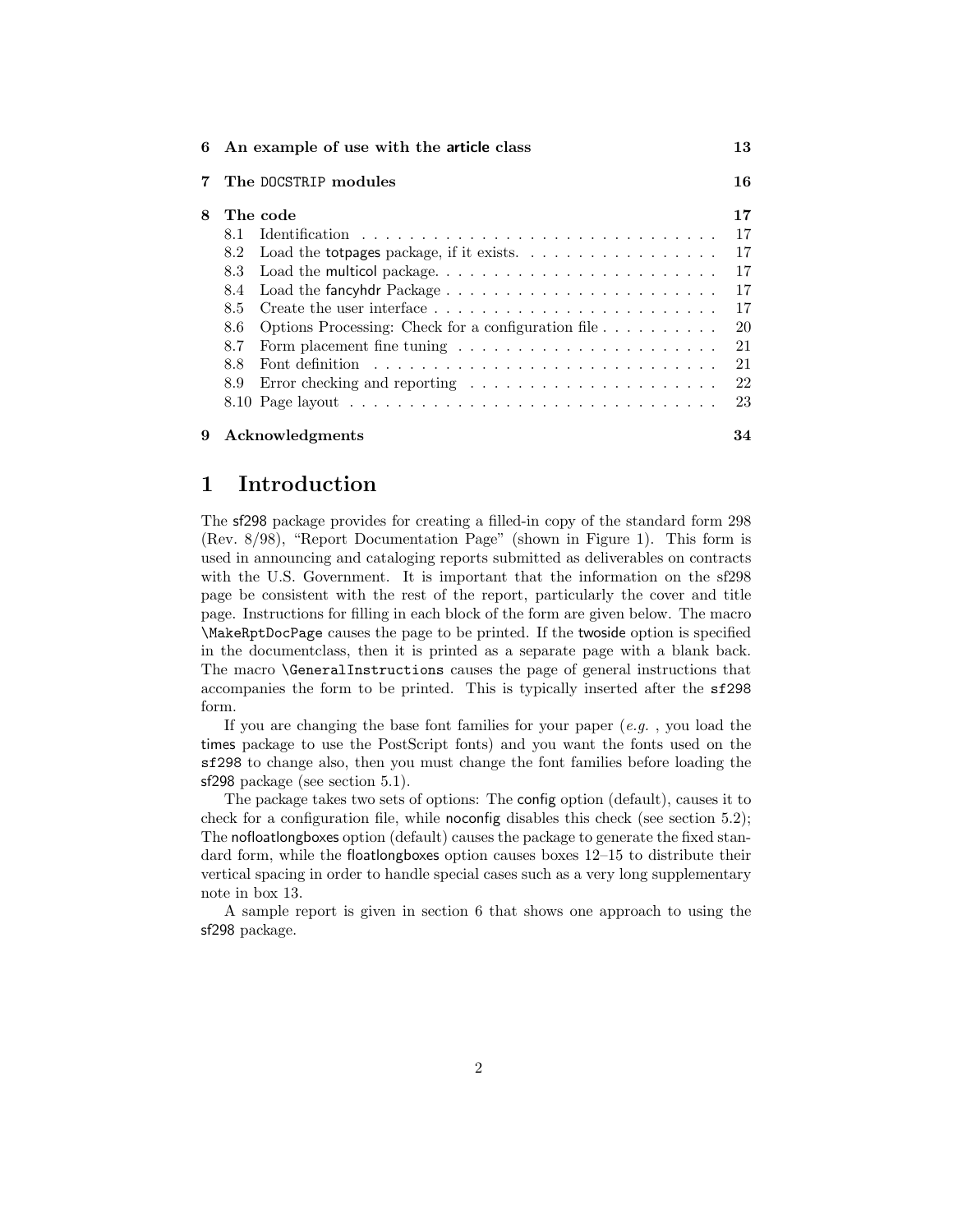| <b>REPORT DOCUMENTATION PAGE</b>                                                                                                                                                                                                                                                                                                                                                                                                                                                                                                                                                                                                                                                                                                                                                                                                                                                                                                                                                                                                                  |                            |  | Form Approved<br>OMB No. 0704-0188                 |  |
|---------------------------------------------------------------------------------------------------------------------------------------------------------------------------------------------------------------------------------------------------------------------------------------------------------------------------------------------------------------------------------------------------------------------------------------------------------------------------------------------------------------------------------------------------------------------------------------------------------------------------------------------------------------------------------------------------------------------------------------------------------------------------------------------------------------------------------------------------------------------------------------------------------------------------------------------------------------------------------------------------------------------------------------------------|----------------------------|--|----------------------------------------------------|--|
| The public reporting burden for this collection of information is estimated to average 1 hour per response, including the time for reviewing instructions, searching existing data sources, gathering and<br>maintaining the data needed, and completing and reviewing the collection of information. Send comments regarding this burden estimate or any other aspect of this collection of information, including<br>suggestions for reducing this burden to Department of Defense, Washington Headquarters Services, Directorate for Information Operations and Reports (0704-0188), 1215 Jefferson Davis Highway,<br>Suite 1204, Arlington, VA 22202-4302. Respondents should be aware that notwithstanding any other provision of law, no person shall be subject to any penalty for failing to comply with a collection<br>of information if it does not display a currently valid OMB control number. PLEASE DO NOT RETURN YOUR FORM TO THE ABOVE ADDRESS.<br>1. REPORT DATE (DD-MM-YYYY) 2. REPORT TYPE<br>3. DATES COVERED $(From - To)$ |                            |  |                                                    |  |
| <b>4. TITLE AND SUBTITLE</b>                                                                                                                                                                                                                                                                                                                                                                                                                                                                                                                                                                                                                                                                                                                                                                                                                                                                                                                                                                                                                      |                            |  | <b>5a. CONTRACT NUMBER</b>                         |  |
|                                                                                                                                                                                                                                                                                                                                                                                                                                                                                                                                                                                                                                                                                                                                                                                                                                                                                                                                                                                                                                                   |                            |  | <b>5b. GRANT NUMBER</b>                            |  |
|                                                                                                                                                                                                                                                                                                                                                                                                                                                                                                                                                                                                                                                                                                                                                                                                                                                                                                                                                                                                                                                   |                            |  |                                                    |  |
|                                                                                                                                                                                                                                                                                                                                                                                                                                                                                                                                                                                                                                                                                                                                                                                                                                                                                                                                                                                                                                                   |                            |  | 5c. PROGRAM ELEMENT NUMBER                         |  |
| 6. AUTHOR(S)                                                                                                                                                                                                                                                                                                                                                                                                                                                                                                                                                                                                                                                                                                                                                                                                                                                                                                                                                                                                                                      |                            |  | <b>5d. PROJECT NUMBER</b>                          |  |
|                                                                                                                                                                                                                                                                                                                                                                                                                                                                                                                                                                                                                                                                                                                                                                                                                                                                                                                                                                                                                                                   |                            |  | <b>5e. TASK NUMBER</b>                             |  |
|                                                                                                                                                                                                                                                                                                                                                                                                                                                                                                                                                                                                                                                                                                                                                                                                                                                                                                                                                                                                                                                   |                            |  |                                                    |  |
|                                                                                                                                                                                                                                                                                                                                                                                                                                                                                                                                                                                                                                                                                                                                                                                                                                                                                                                                                                                                                                                   |                            |  | <b>5f. WORK UNIT NUMBER</b>                        |  |
| 7. PERFORMING ORGANIZATION NAME(S) AND ADDRESS(ES)                                                                                                                                                                                                                                                                                                                                                                                                                                                                                                                                                                                                                                                                                                                                                                                                                                                                                                                                                                                                |                            |  | 8. PERFORMING ORGANIZATION REPORT<br><b>NUMBER</b> |  |
| 9. SPONSORING / MONITORING AGENCY NAME(S) AND ADDRESS(ES)                                                                                                                                                                                                                                                                                                                                                                                                                                                                                                                                                                                                                                                                                                                                                                                                                                                                                                                                                                                         |                            |  | 10. SPONSOR/MONITOR'S ACRONYM(S)                   |  |
|                                                                                                                                                                                                                                                                                                                                                                                                                                                                                                                                                                                                                                                                                                                                                                                                                                                                                                                                                                                                                                                   |                            |  |                                                    |  |
|                                                                                                                                                                                                                                                                                                                                                                                                                                                                                                                                                                                                                                                                                                                                                                                                                                                                                                                                                                                                                                                   |                            |  | 11. SPONSOR/MONITOR'S REPORT<br>NUMBER(S)          |  |
| 12. DISTRIBUTION / AVAILABILITY STATEMENT                                                                                                                                                                                                                                                                                                                                                                                                                                                                                                                                                                                                                                                                                                                                                                                                                                                                                                                                                                                                         |                            |  |                                                    |  |
|                                                                                                                                                                                                                                                                                                                                                                                                                                                                                                                                                                                                                                                                                                                                                                                                                                                                                                                                                                                                                                                   |                            |  |                                                    |  |
| <b>13. SUPPLEMENTARY NOTES</b>                                                                                                                                                                                                                                                                                                                                                                                                                                                                                                                                                                                                                                                                                                                                                                                                                                                                                                                                                                                                                    |                            |  |                                                    |  |
|                                                                                                                                                                                                                                                                                                                                                                                                                                                                                                                                                                                                                                                                                                                                                                                                                                                                                                                                                                                                                                                   |                            |  |                                                    |  |
| 14. ABSTRACT                                                                                                                                                                                                                                                                                                                                                                                                                                                                                                                                                                                                                                                                                                                                                                                                                                                                                                                                                                                                                                      |                            |  |                                                    |  |
|                                                                                                                                                                                                                                                                                                                                                                                                                                                                                                                                                                                                                                                                                                                                                                                                                                                                                                                                                                                                                                                   |                            |  |                                                    |  |
| Figure 1: Blank Special Form 298 (Report Documentation Page).                                                                                                                                                                                                                                                                                                                                                                                                                                                                                                                                                                                                                                                                                                                                                                                                                                                                                                                                                                                     |                            |  |                                                    |  |
|                                                                                                                                                                                                                                                                                                                                                                                                                                                                                                                                                                                                                                                                                                                                                                                                                                                                                                                                                                                                                                                   |                            |  |                                                    |  |
|                                                                                                                                                                                                                                                                                                                                                                                                                                                                                                                                                                                                                                                                                                                                                                                                                                                                                                                                                                                                                                                   |                            |  |                                                    |  |
| <b>15. SUBJECT TERMS</b>                                                                                                                                                                                                                                                                                                                                                                                                                                                                                                                                                                                                                                                                                                                                                                                                                                                                                                                                                                                                                          |                            |  |                                                    |  |
|                                                                                                                                                                                                                                                                                                                                                                                                                                                                                                                                                                                                                                                                                                                                                                                                                                                                                                                                                                                                                                                   |                            |  |                                                    |  |
| <b>16. SECURITY CLASSIFICATION OF:</b><br><b>17. LIMITATION OF</b><br>0F<br><b>ABSTRACT</b><br>a. REPORT<br>b. ABSTRACT c. THIS PAGE                                                                                                                                                                                                                                                                                                                                                                                                                                                                                                                                                                                                                                                                                                                                                                                                                                                                                                              | 18. NUMBER<br><b>PAGES</b> |  | 19a. NAME OF RESPONSIBLE PERSON                    |  |
|                                                                                                                                                                                                                                                                                                                                                                                                                                                                                                                                                                                                                                                                                                                                                                                                                                                                                                                                                                                                                                                   |                            |  | 19b. TELEPHONE NUMBER (include area code)          |  |

Г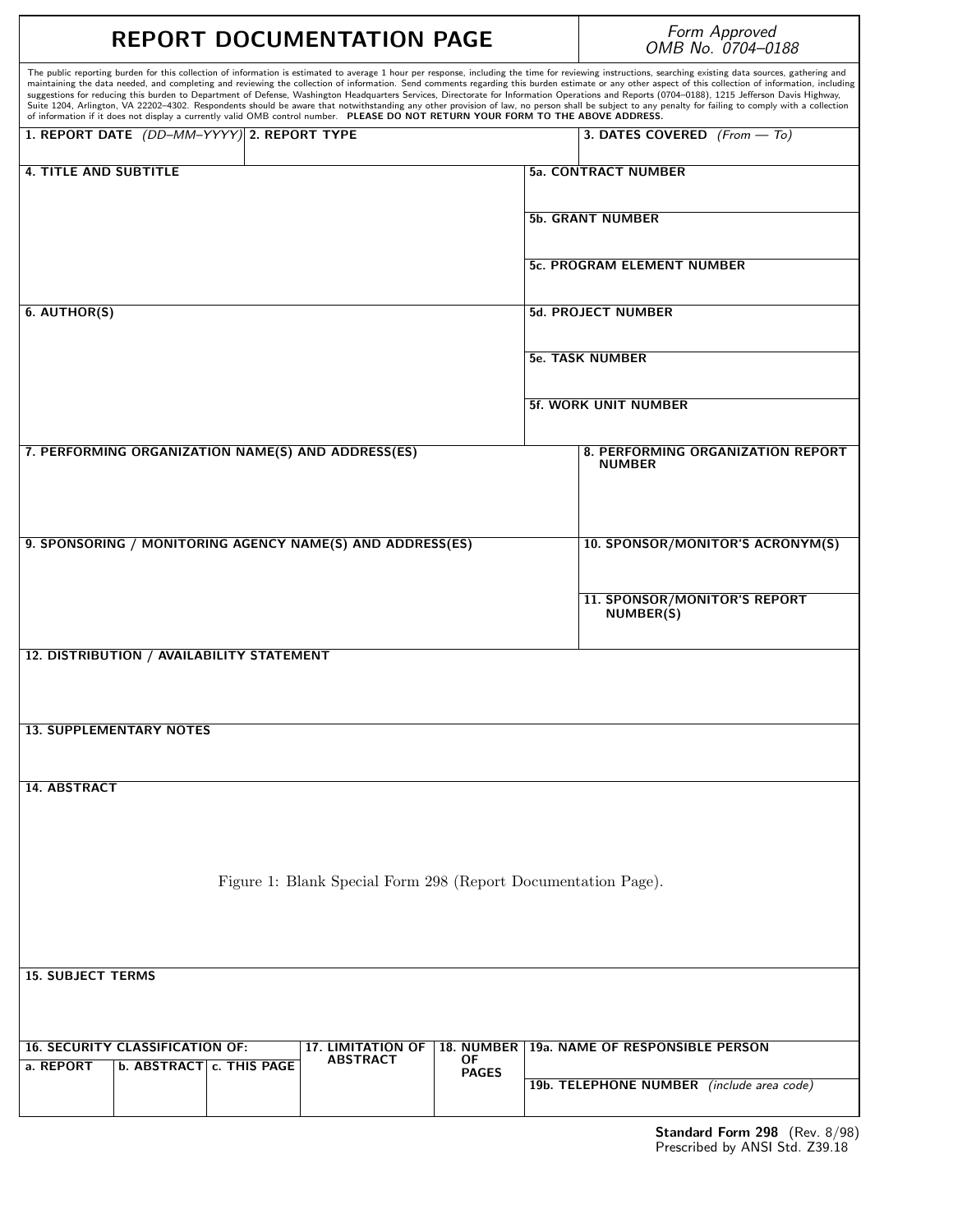# 2 The Individual Fields

There are nineteen fields, three with multiple sub-fields, on the sf298. The following macros, each having a single argument, define the data to be included in each field. Usually only a few fields will apply to a given report. Table 1 notes which fields are required and which have default values. It also gives an approximate number of lines and characters per line that will fit into each block (for the Computer Modern Roman font family, PostScript Times Roman or other fonts will differ). The best approach to insure that the form is properly filled-in is to preview the page and adjust any fields that appear to have a problem.

A few fields allow a partial extra line along the top of the box. The last two columns of Table 1 shows the offset needed to add such an extra line. To use this extra space, you must already have used up the maximum number of (regular) lines for this field and you must begin the argument with an \hspace of the size of the indicated Skip. The last Chars. column gives the approximate amount of extra characters that you can add.

For those blocks that allow more than one line (see Table 1), the text argument will automatically be broken to fit the box and the paragraph is usually vertically centered and left justified. You can use "\\" (newline) to override the default linebreaking, if desired (see section 5.2 for an example).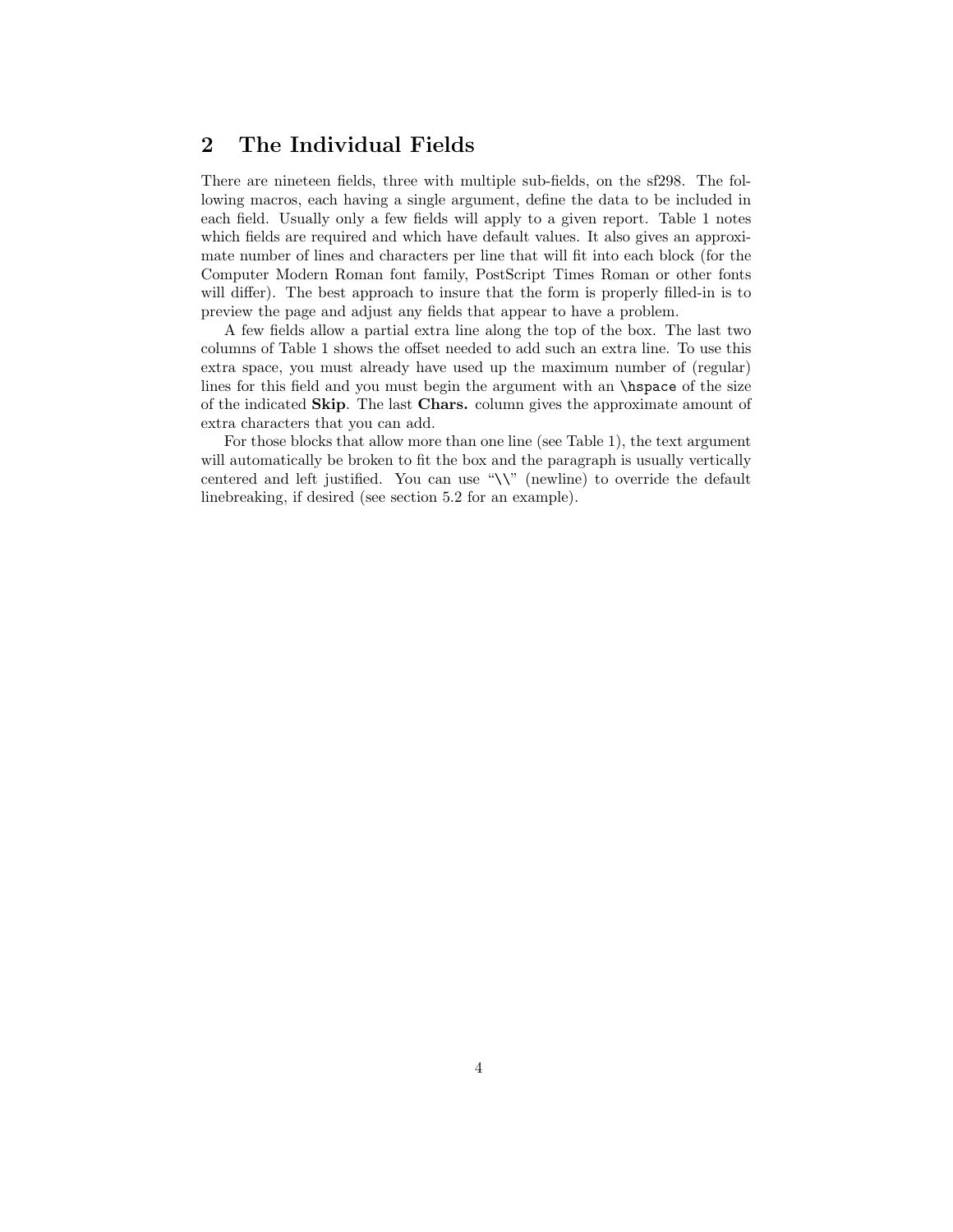| Field           | <b>Macro Name</b>          | Required | Default<br>Value <sup>(1)</sup> | Max<br><b>Lines</b> | $Chars.$ $(6)$ | Extra $Space^{(8)}$              |                         |
|-----------------|----------------------------|----------|---------------------------------|---------------------|----------------|----------------------------------|-------------------------|
| <b>Number</b>   |                            |          |                                 |                     | per Line       | $\mathbf{skip}^{\overline{(7)}}$ | $Chars.$ <sup>(6)</sup> |
| 1               | \ReportDate                | Yes      | (2)                             | 1                   | 31             |                                  |                         |
| $\overline{2}$  | \ReportType                | Yes      |                                 | $\mathbf 1$         | 46             |                                  |                         |
| $\sqrt{3}$      | \DatesCovered              | Yes      |                                 | 1                   | 39             |                                  |                         |
| 4               | <b>\Title</b>              | Yes      |                                 | $\overline{7}$      | 72             | 35 <sub>mm</sub>                 | 48                      |
| 5a              | \ContractNumber            |          |                                 | 1                   | 46             |                                  |                         |
| 5 <sub>b</sub>  | \GrantNumber               |          |                                 | 1                   | 46             |                                  |                         |
| 5 <sub>c</sub>  | \ProgramElementNumber      |          |                                 | $\mathbf{1}$        | 46             |                                  |                         |
| 5d              | \ProjectNumber             |          |                                 | $\mathbf 1$         | 46             |                                  |                         |
| 5e              | \TaskNumber                |          |                                 | $\mathbf 1$         | 46             |                                  |                         |
| 5f              | <b>\WorkUnitNumber</b>     |          |                                 | $\mathbf{1}$        | 46             |                                  |                         |
| $\,6\,$         | <b>\Author</b>             | Yes      |                                 | $\overline{7}$      | 72             | 22mm                             | 58                      |
| $\overline{7}$  | \Performing0rg             | Yes      |                                 | 4                   | 81             |                                  |                         |
| $8\,$           | \POReportNumber            |          |                                 | 4                   | 39             | 18 <sub>mm</sub>                 | 26                      |
| 9               | \SponsoringAgency          | Yes      |                                 | 5                   | 81             |                                  |                         |
| 10              | \Acronym                   |          |                                 | $\overline{2}$      | 30             |                                  |                         |
| 11              | \SMReportNumber            |          |                                 | $\mathbf 1$         | 39             | 23mm                             | 23                      |
| 12              | \DistributionStatement (9) |          | (3)                             | 3                   | 120            | 70 <sub>mm</sub>                 | 75                      |
| 13              | \SupplementaryNotes (9)    |          |                                 | $\overline{2}$      | 120            | $45 \text{mm}$                   | 92                      |
| 14              | Abstract (9)               | Yes      |                                 | 10                  | 120            | 22mm                             | 105                     |
| 15              | \SubjectTerms (9)          |          |                                 | 3                   | 125            | 32mm                             | 103                     |
| 16a             | \ReportClassification      | Yes      | (4)                             | 1                   | 9              |                                  |                         |
| 16 <sub>b</sub> | \AbstractClassification    | Yes      | (4)                             | 1                   | 9              |                                  |                         |
| 16c             | \PageClassification        | Yes      | (4)                             | 1                   | 9              |                                  |                         |
| 17              | \AbstractLimitation        |          | (5)                             | 1                   | 12             |                                  |                         |
| 18              | \NumberPages               | Yes      |                                 | $\mathbf 1$         | $8\,$          |                                  |                         |
| 19a             | \ResponsiblePerson         |          |                                 | 1                   | 41             |                                  |                         |
| 19 <sub>b</sub> | \RPTelephone               |          |                                 | 1                   | 41             |                                  |                         |

Table 1: Field Attributes and Approximate Maximum Size.

#### Notes:

- (2) Defaults to the current date (in dd-mm-yyyy format).
- (3) Defaults to "Approved for public release; distribution is unlimited" .
- (4) Defaults to "U" (Unclassified) .
- (5) Defaults to "UU" (Unclassified Unlimited). otherwise, there is no default (see section 5.3).
- (6) The number of characters is approximate and for the Computer Modern Roman font family only.
- (7) Amount to indent the extra first line, e.g.,  $\Title{\h{37mm}. . . text...}.$
- (8) More text may be placed in these blocks by adjusting the font family or size and/or changing the interline gap (see \PerformingOrg in sections 5.2 and 6 for an example).
- (9) If the floatlongboxes option is set when loading the pacakage, then this box may hold more or less than indicated in this table, however the extra space sizes are still valid.

<sup>(1)</sup> All defaults may be overridden by specifying a value. Custom defaults may be assigned using a configuration file (see section 5.2).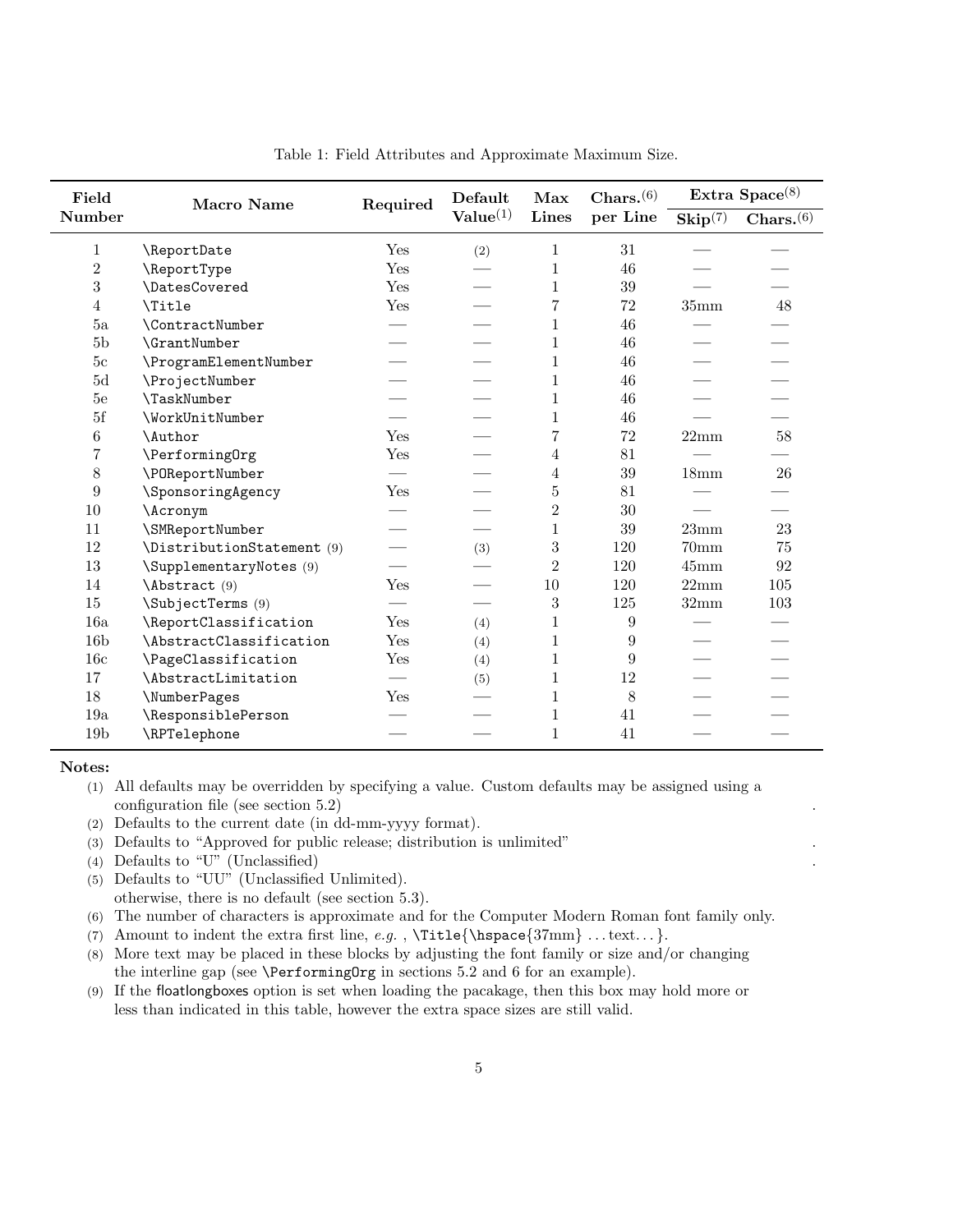### \ReportDate 1. REPORT DATE.

Full publication date including day and month, if available. Must cite at least the year and be Year 2000 compliant, e.g.

| \ReportDate{30--06--1998}                                    | $\rightarrow$ 30-06-1998 |
|--------------------------------------------------------------|--------------------------|
| $\text{ReportDate}\{xx--06--1998\} \rightarrow xx--06--1998$ |                          |
|                                                              |                          |

This field is required, but will default to the current date.

#### \ReportType 2. REPORT TYPE.

State the type of report, such as final, technical, interim, memorandum, master's thesis, progress, quarterly, research, special, group study, etc. This field is required.

#### \DatesCovered 3. DATES COVERED.

Indicate the time during which the work was performed and the report was written, e.g. ,

| $\Delta$ Example 1997-100 1997-100 1998} $\rightarrow$ Jun 1997-Jun 1998 |                             |
|--------------------------------------------------------------------------|-----------------------------|
| $\Lambda_{1--10}$ Jun 1996}                                              | $\rightarrow$ 1–10 Jun 1996 |
| \DatesCovered{May--Nov 1998}                                             | $\rightarrow$ May-Nov 1998  |
| \DatesCovered{Nov 1998}                                                  | $\rightarrow$ Nov 1998      |

The month and year for at least one month are required.

### \Title 4. TITLE AND SUBTITLE.

A title is taken from the part of the report that provides the most meaningful and complete information. When a report is prepared in more than one volume, repeat the primary title, add volume number, and include subtitle for the specific volume. On classified documents enter the title classification in parentheses. This field is required.

```
\ContractNumber 5a. CONTRACT NUMBER.
                Enter all contract numbers as they appear in the report, e.g.
                     \{\mathtt{ContractNumber}\F33615--86--C--5169} \rightarrow F33615-86-C-5169
  \GrantNumber 5b. GRANT NUMBER.
```
Enter all grant numbers as they appear in the report, e.g.

 $\Gamma_{AFOSR--82--1234} \rightarrow AFOSR-82-1234$ 

```
\ProgramElementNumber 5c. PROGRAM ELEMENT NUMBER.
                     Enter all program element numbers as they appear in the report, e.g.
```
 $\PregramElementNumber{61101A} \rightarrow 61101A$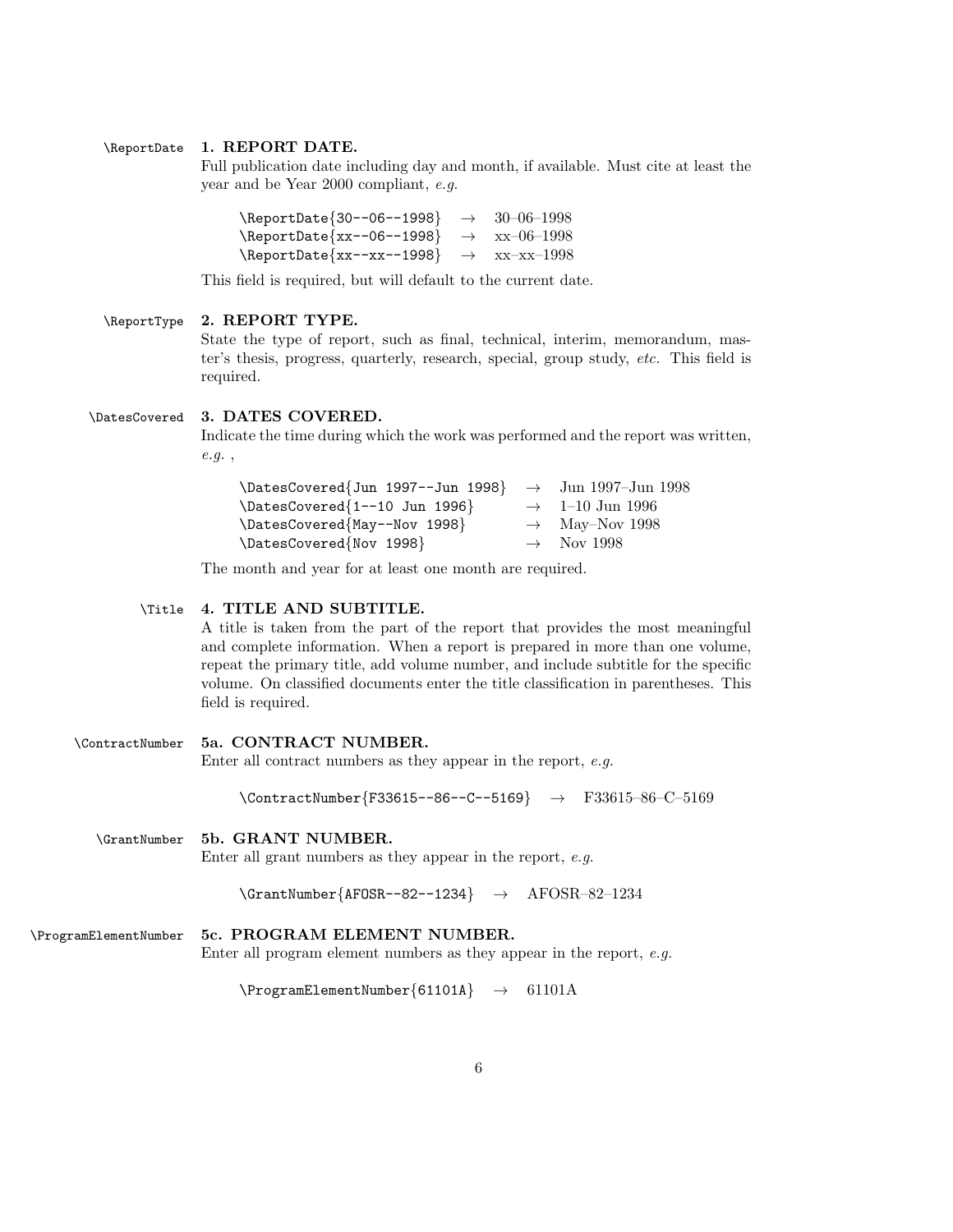#### \ProjectNumber 5d. PROJECT NUMBER.

Enter all project numbers as they appear in the report, e.g.

 $\PrejectNumber{1F665702D1257; ILIR} \rightarrow 1F665702D1257; ILIR$ 

\TaskNumber 5e. TASK NUMBER. Enter all task numbers as they appear in the report, e.g.

\TaskNumber{05; RF0330201; T4112} → 05; RF0330201; T4112

\WorkUnitNumber 5f. WORK UNIT NUMBER.

Enter all work unit numbers as they appear in the report,  $e.g.$ 

 $\text{WorkUnitNumber}\{001; AFAPL30480105}\rightarrow 001; AFAPL30480105$ 

### \Author 6. AUTHOR(S).

Enter name(s) of the person(s) responsible for writing the report, performing the research, or credited with the content of the report. The form of entry is the last name, first name, middle initial, and additional qualifiers separated by commas, e.g.

\Author{Smith, Richard, J, Jr} → Smith, Richard, J, Jr

If editor or compiler, this should follow the name(s).

\Performing0rg 7. PERFORMING ORGANIZATION NAME(S) AND ADDRESS(ES). Self-explanatory. This field is one of the best examples of one that may be defined in a configuration file that may be used for many papers. For an example of how to use a configuration file, see section 5.2.

#### \POReportNumber 8. PERFORMING ORGANIZATION REPORT NUMBER.

Enter the unique alphanumeric report number(s) assigned by the performing organization, e.g.

\POReportNumber{BRL--1234; AFWL--TR--85--4017--Vol21--PT--2}  $\rightarrow$  BRL-1234; AFWL-TR-85-4017-Vol21-PT-2

9. SPONSORING/MONITORING AGENCY NAME(S) AND AD- \SponsoringAgency DRESS(ES).

> Enter the name and address of the organization(s) financially responsible for and monitoring the work. If it is desired to place two organizations in this field, then they may be split up in two different ways, the first is to use two 2-line addresses with (for example) a "\\[10pt]" line break after the first address to show both the sponsoring and the monitoring agency addresses. The second method is to place the addresses in a tabular environment. An example of both methods is shown below.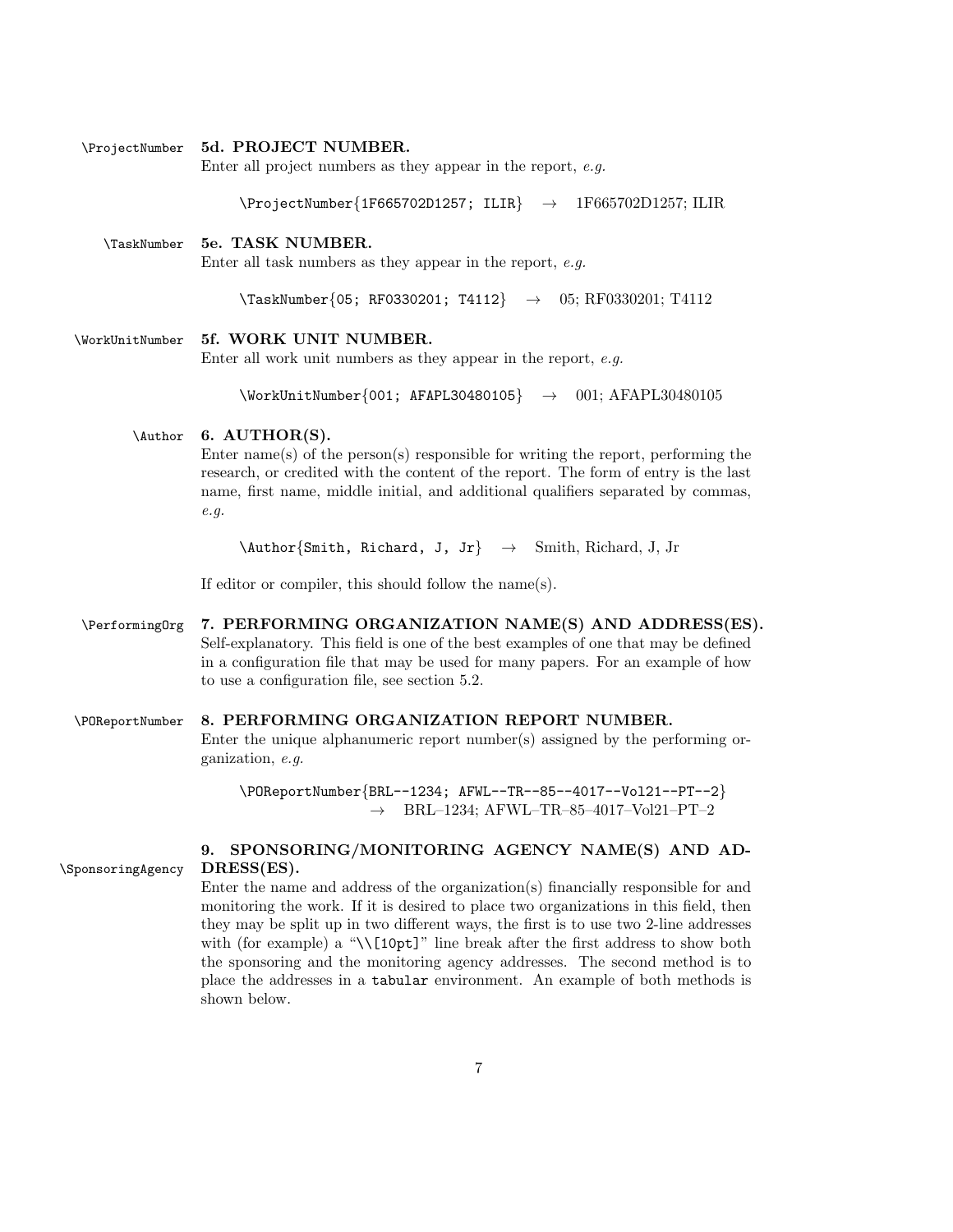```
\SponsoringAgency{%
 U.S. Government Sponsoring Department \\
 P.O. Box 92919, Miltown, AK 97909--6543 \\[10pt]
 U.S. Army Monitoring Agency \setminus909 Mission Rd., Somecity, MD 29399--9753}
\SponsoringAgency{%
 \begin{tabular}{@{}1@{\hspace{5mm}}1@{}}
   U.S. Government Sponsoring Dept. & U.S. Government Monitoring Agency \\
   P.O. Box 92919 & 909 Mission Rd. \\
   Miltown, AK 97909--6543 & Somecity, MD 29399--9753
 \end{tabular}}
```
These give the following, respectively:

U.S. Government Sponsoring Dept. P.O. Box 92919, Miltown, AK 97909–6543 U.S. Government Monitoring Agency 909 Mission Rd., Somecity, MD 29399–9753

P.O. Box 92919 909 Mission Rd. Miltown, AK 97909–6543 Somecity, MD 29399–9753

U.S. Government Sponsoring Dept. U.S. Government Monitoring Agency

# \Acronyms 10. SPONSOR/MONITOR'S ACRONYM(S).

Enter any acronym(s) that pertain to the Sponsor/Monitor, separated with commas, if available, e.g.

 $\text{Acronyms}$   $\text{BRL}$ , ARDEC, NADC  $\rightarrow$  BRL, ARDEC, NADC

# \SMReportNumber 11. SPONSOR/MONITOR'S REPORT NUMBER(S). Enter the report number(s) as assigned by the sponsoring/monitoring agency, if available, e.g.

\SMReportNumber{BRL-TR--829} → BRL-TR–829

#### 12. DISTRIBUTION/AVAILABILITY STATEMENT. <sup>1</sup> \DistributionStatement Use agency-mandated availability statements to indicated the public availability or distribution limitations of the report. If additional limitations/restrictions

<sup>&</sup>lt;sup>1</sup>The floatlongboxes option may shrink or enlarge this box vertically as it equalizes the vertical space for boxes 12–15.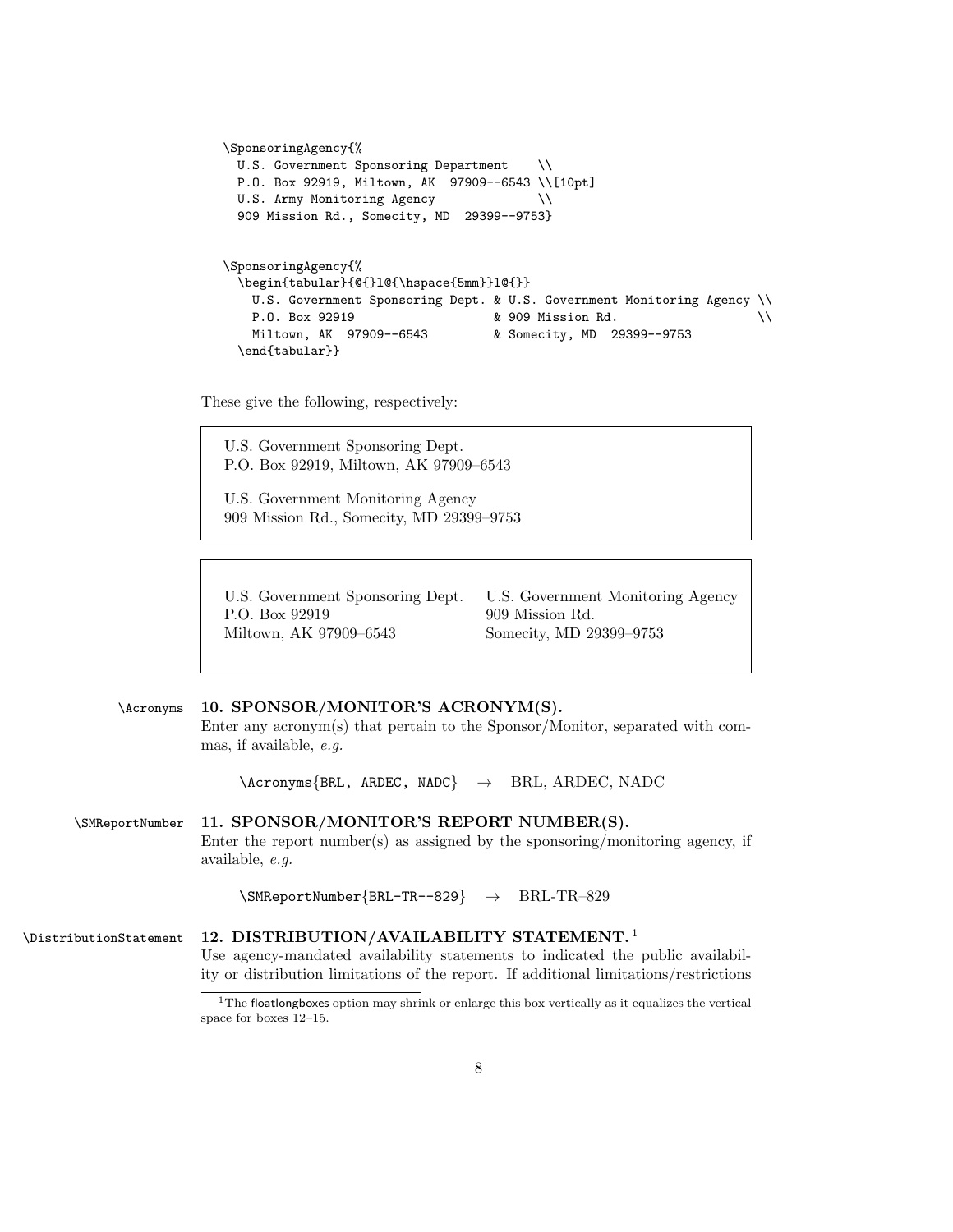or special markings are indicated follow agency authorization procedures, e.g. , RD/FRD, PROPIN, ITAR. Include copyright information. This field is not required, but will default to the first of the following examples:

"Approved for public release; distribution is unlimited."

"Distribution authorized to DoD only; (reason and date). Other requests shall be referred to (controlling DoD office)."

"Further dissemination only as directed by (controlling DoD office and date) or higher DoD authority."

For DoD — See DoDD 5230.24, "Distribution Statements on Technical Documents." For  $DoE$  — See authorities. For NASA — See Handbook NHB 2200.2. For NTIS — Leave blank.

#### 13. SUPPLEMENTARY NOTES.<sup>1</sup> \SupplementaryNotes

Enter information not included elsewhere such as: "Prepared in cooperation with..."; "Translation of..."; "To be published in...". When a report is revised, include a statement whether the new report supersedes or supplements the older report and the older report number if different. ARO requires the following text:

> "The views, opinions and/or findings contained in this report are those of the authors and should not be construed as an official Department of Army position, policy or decision, unless so designated by other documentation."

#### 14. ABSTRACT. $<sup>1</sup>$ </sup> \Abstract

Include a brief (approximately 200 words) factual summary of the most significant information contained in the report. This field is required.

#### 15. SUBJECT TERMS. <sup>1</sup> \SubjectTerms

Enter keywords or phrases identifying major subjects in the report. Separate key words and phrases with semicolons (;).

#### \ReportClassification 16a. REPORT SECURITY CLASSIFICATION.

Enter U.S. Security Classification in accordance with U.S. Security Regulations, e.g. U, C, S, etc. If this form contains classified information, stamp classification level on the top and bottom of the page. This field is required, but will default to "U" (Unclassified).

- \AbstractClassification 16b. ABSTRACT SECURITY CLASSIFICATION. See 16a (above).
	- \PageClassification 16c. THIS PAGE SECURITY CLASSIFICATION. See 16a (above).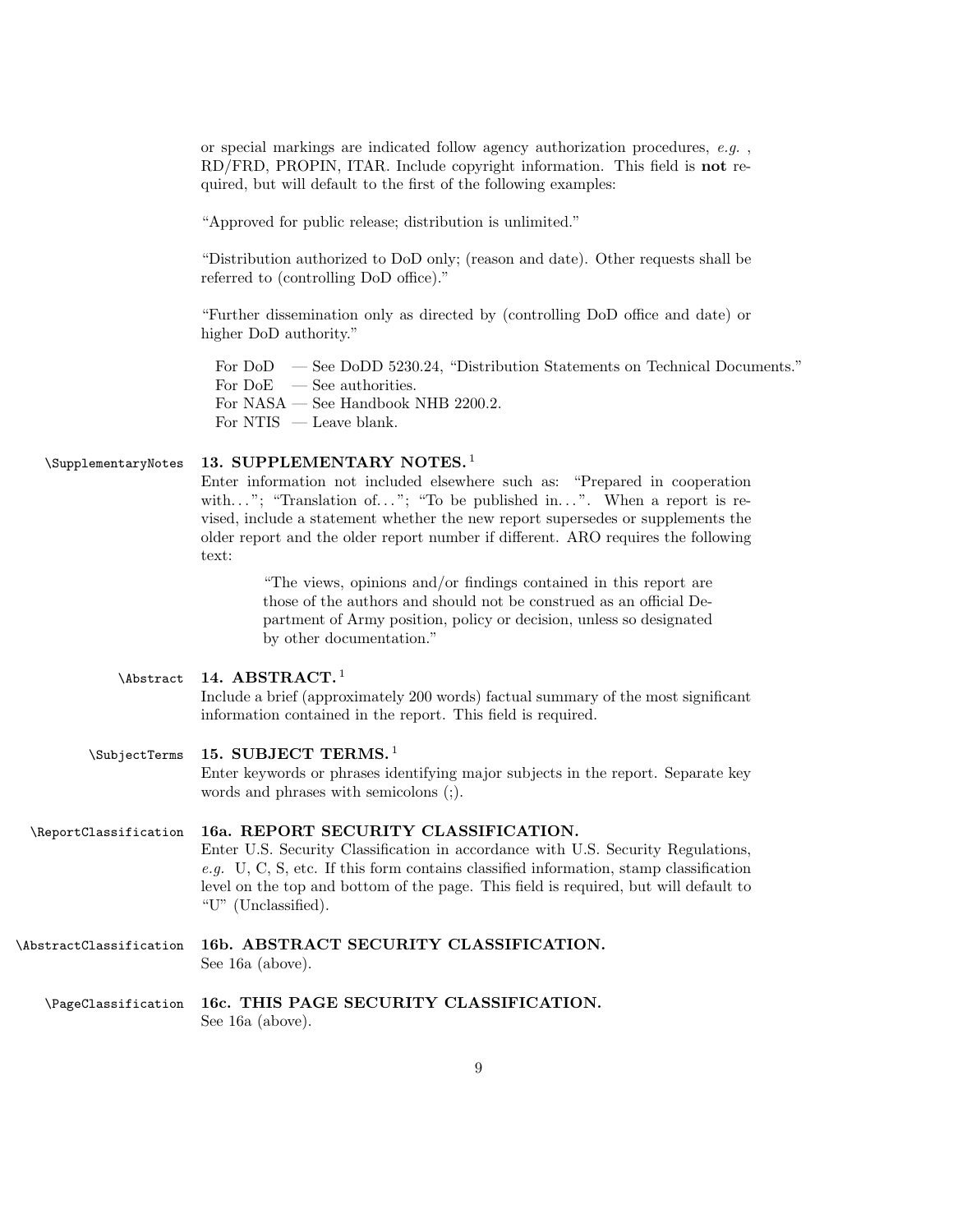#### \AbstractLimitation 17. LIMITATION OF ABSTRACT.

This block must be completed to assign a distribution limitation to the abstract. Enter either "UU" (Unclassified Unlimited) or "SAR" (same as report). An entry in this block is necessary if the abstract is to be limited. If blank, the abstract is assumed to be unlimited. This field is not required, but defaults to "UU".

#### \NumberPages 18. NUMBER OF PAGES.

\NumberPages\* Enter the total number of pages (including including Roman numerals). This field is required. The current implementation of the sf298 package uses the totpages package that is now commonly available with standard LATEX distributions or can be easily obtained from Internet accessible package distribution sites such as the The Comprehensive TeX Archive Network (CTAN) (https://www.ctan.org/). You may ignore this field and a value will be entered on the page after the processing of the document with LATEX. As with labels and citations referenced in the document, a message will be printed if LATEX must be run again to propagate a correct label value to the sf298 form. If a value is given with this macro, then it will be the one used on the form.

> There is also a star version of the \NumberPages macro that is only used with the totpages package. This adds the given number of pages to the result rather than directly setting the page number. This macro is used when you are inserting a known number of pages, say for an appendix, into the document.

\ResponsiblePerson 19a. NAME OF RESPONSIBLE PERSON. Enter the name of the person responsible for submission of the document. \RPTelephone 19b. TELEPHONE NUMBER OF RESPONSIBLE PERSON. Enter the telephone number of the person responsible for the submission of the document (including area code).

# 3 SF298 Form

The macro \ReportDescription will insert the standard form 298 on a separate page at the location where it appears. This will produce the Report Documentation page as appears earlier in this document.

# 4 General Instructions Page

Some government organizations require that a General Instructions page be included after the standard form 298. The macro \GeneralInstructions{typesize} causes the page to be printed according to a generic type size,  $e.q.$  footnotesize. The typesize argument was implemented to allow the end user control over the print size of the general instructions.

The\GeneralInstructions command need simply be inserted into your LATEX document after the \MakeRptDocPage command. This will result in the following page appearing in the document.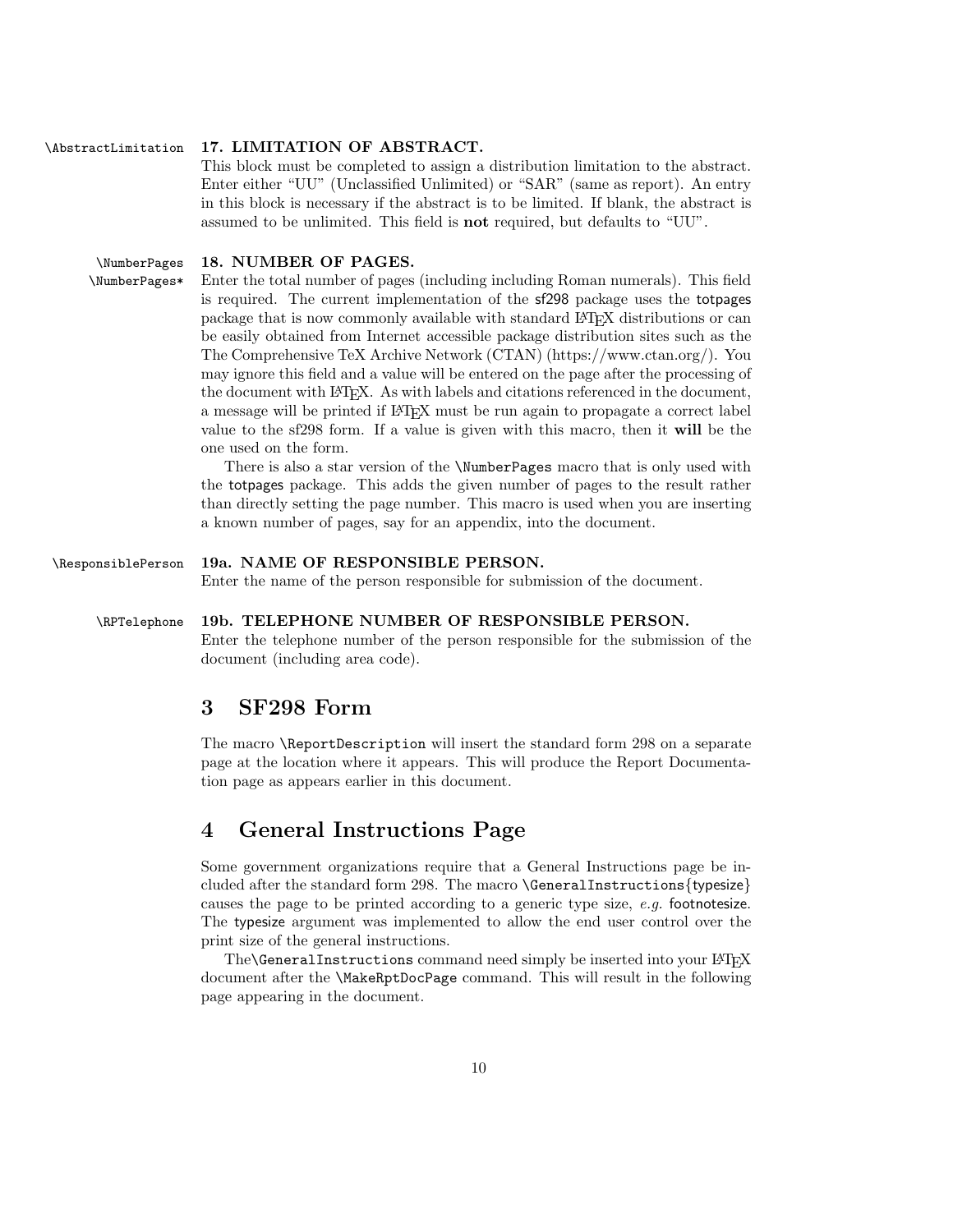#### INSTRUCTIONS FOR COMPLETING SF 298

1. REPORT DATE. Full publication date including day, month, and year, if available. Must cite at least the year and be Year 2000 compliant, e.g. 30-06-1998; xx-06-1998; xx-xx-1998.

2. REPORT TYPE. State the type of report, such as final, technical, interim, memorandum, master's thesis, progress, quarterly, research, special, group study, etc.

3. DATE COVERED. Indicate the time during which the work was performed and the report was written, e.g. , Jun 1997 - Jun 1998; 1-10 Jun 1996; May - Nov 1998; Nov 1998.

4. TITLE. Enter title and subtitle with volume number and part number, if applicable. On classified documents, enter the title classification in parentheses.

5a. CONTRACT NUMBER. Enter all contract numbers as they appear in the report, e.g. F33315-86-C-5169.

5b. GRANT NUMBER. Enter all grant numbers as they appear in the report. e.g. AFOSR-82- 1234.

5c. PROGRAM ELEMENT NUMBER. Enter all program element numbers as they appear in the report, e.g. 61101A.

5e. TASK NUMBER. Enter all task numbers as they appear in the report, e.g. 05; RF0330201; T4112.

5f. WORK UNIT NUMBER. Enter all work unit numbers as they appear in the report, e.g. 001; AFAPL30480105.

6. AUTHOR(S). Enter name(s) of person(s) responsible for writing the report, performing the research, or credited with the content of the report. The form of entry is the last name, first name, middle initial, and additional qualifiers separated by commas, e.g. Smith, Richard, J, Jr.

7. PERFORMING ORGANIZATION NAME(S) AND ADDRESS(ES). Selfexplanatory.

8. PERFORMING ORGANIZATION RE-PORT NUMBER. Enter all unique alphanumeric report numbers assigned by the performing organization, e.g. BRL-1234; AFWL-TR-85-4017- Vol-21-PT-2.

9. SPONSORING/MONITORING AGENCY NAME(S) AND ADDRESS(ES). Enter the name and address of the organization(s) financially responsible for and monitoring the work.

10. SPONSOR/MONITOR'S ACRONYM(S). Enter, if available, e.g. BRL, ARDEC, NADC.

11. SPONSOR/MONITOR'S REPORT NUMBER(S). Enter report number as assigned by the sponsoring/ monitoring agency, if available, e.g. BRL-TR-829; -215.

12. DISTRIBUTION/AVAILABILITY STATEMENT. Use agency-mandated availability statements to indicate the public availability or distribution limitations of the report. If additional limitations/ restrictions or special markings are indicated, follow agency authorization procedures, e.g. RD/FRD, PROPIN, ITAR, etc. Include copyright information.

13. SUPPLEMENTARY NOTES. Enter information not included elsewhere such as: prepared in cooperation with; translation of; report supersedes; old edition number, etc.

14. ABSTRACT. A brief (approximately 200 words) factual summary of the most significant information.

15. SUBJECT TERMS. Key words or phrases identifying major concepts in the report.

16. SECURITY CLASSIFICATION. Enter security classification in accordance with security classification regulations, e.g. U, C, S, etc. If this form contains classified information, stamp classification level on the top and bottom of this page.

17. LIMITATION OF ABSTRACT. This block must be completed to assign a distribution limitation to the abstract. Enter UU (Unclassified Unlimited) or SAR (Same as Report). An entry in this block is necessary if the abstract is to be limited.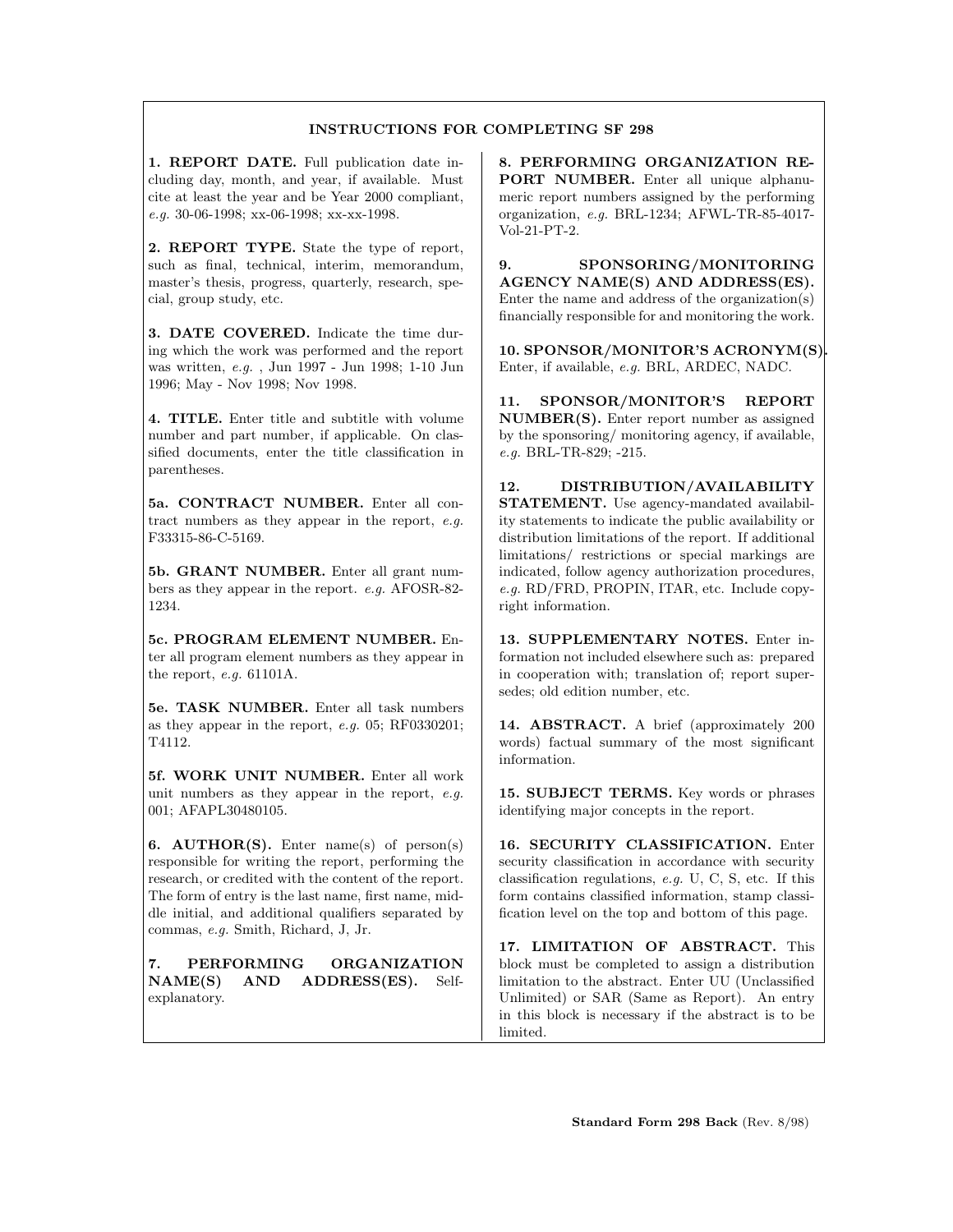# 5 Configuration

In order to make the use of the report documentation page as easy as possible, several aspects of the package are automated or can be easily configured.

#### 5.1 Fonts

When the package is loaded it defines the fonts that are used by basing them on the font families \sfdefault for the field labels and \rmdefault for the text entries. By default, they will be based on the Computer Modern font family. If you are changing the base font families for your paper and you want the fonts used on the sf298 to change also, then you must change the font families before loading the sf298 package. See [2, pages 229,236] for more information about the default font families.

For any specific field, you can override the default font by declaring your preferred value along with your entry, e.g.

$$
\text{YTitle}\{\text{Muge A Huge Title}\} \rightarrow A Huge\ Title\}
$$

### 5.2 Configuration file

When the package is loaded, it searches along the standard T<sub>EX</sub> search path, as configured in the system and modified by the TEXINPUTS environment variable (or equivalent) for the file sf298.cfg. It loads the first such file that it finds and this file may be used to change defaults or make other changes to the sf298 package, e.g.

```
\PerformingOrg{Our Little Laboratory \\[-1pt]2
               Computer Science Department \\[-1pt]
               The Big University \\[-1pt]
               9999 Avenue Street \\[-1pt]
               Anytown, TX 19293--8765
```
For an organization, other typical fields for inclusion in the configuration file are \ResponsiblePerson and \RPTelephone. For a set of papers that are part of the same contract, you could set the TEX search path so that a local version of sf298.cfg is loaded that first \inputs the more global one and then sets contract specific defaults associated with a single contract,  $e.g.$ , \ContractNumber, \SponsoringAgency, \Acronym, etc.

The option noconfig turns off the input of the configuration file. For symmetry, there exists an option config, but that is the default and does not need to be specified.

# 5.3 "Number of Pages" field

The Number of Pages field will be automatically filled-in by calculating the difference between the page count of the sf298 page and the last page. If the totpages package is not present, and if the field is not defined, a warning will be issued.

<sup>2</sup>Note that five lines are fit where only four are recommended in Table 1 by shrinking the baselineskip by one point.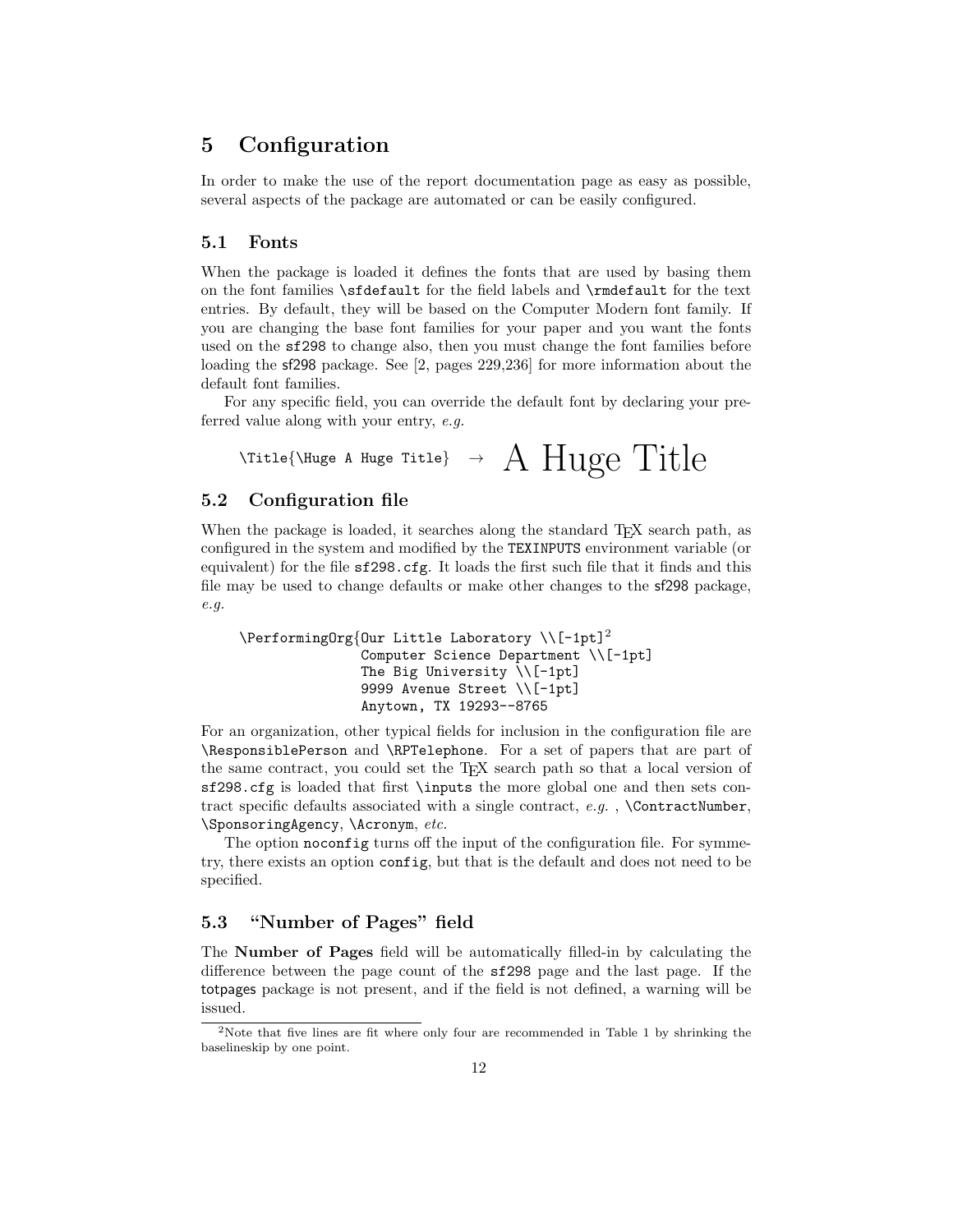If the Number of Pages is incorrectly calculated, then the correct value can be explicitly defined with the \NumberPage macro or offset by a fixed value with the \NumberPage\* macro. The former may be needed if the sf298 form is not the first page of the document. An example of the latter is where there is an appendix whose pages are inserted and are, therefore, not automatically counted.

### 5.4 Adjusting the form placement

#### \LeftShift

\DownShift Sometimes you need to adjust the placement of a large form, such as to provide an extra amount of margin space or for a different page size. These two macros allow this fine-tuning:  $\Leftarrow$   $\leftarrow$   $\leftarrow$   $\leftarrow$   $\leftarrow$   $\leftarrow$   $\leftarrow$   $\leftarrow$   $\leftarrow$   $\leftarrow$   $\leftarrow$   $\leftarrow$   $\leftarrow$   $\leftarrow$   $\leftarrow$   $\leftarrow$   $\leftarrow$   $\leftarrow$   $\leftarrow$   $\leftarrow$   $\leftarrow$   $\leftarrow$   $\leftarrow$   $\leftarrow$   $\leftarrow$   $\leftarrow$   $\leftarrow$   $\leftarrow$   $\leftarrow$   $\leftarrow$   $\leftarrow$   $\leftarrow$   $\leftarrow$   $\leftarrow$ to the left.<sup>3</sup> The **\DownShift**{-8.5} will cause the form to be shifted up  $8\frac{1}{2}$  big points (*i.e.*, down a negative  $8\frac{1}{2}$  big points). For example, the following commands will center the sf298 form on A4 paper:

```
\LeftShift{8.5}
\text{DownShift}[-22.0]
```
# 6 An example of use with the article class

This sample program demonstrates how the sf298 package may be used and integrated with an existing class. Here we redefine \@makefile so that we can create a titlepage and report documentation page that share a common set of fields, such as the report title, the performing organization title and address and the report abstract.

First we have to start the paper as an article with twosided pages and using the sf298 package. We also make the ' $@$ ' a letter so that we can update some internal names.

```
1 \documentclass[twoside]{article}
2 \usepackage{sf298}
3
4 \setlength{\parindent}{5ex}
5 \setlength{\paperwidth}{8.5in}
6 \setlength{\textwidth}{6.5in}
7 \setlength{\oddsidemargin}{0in}
8 \setlength{\evensidemargin}{0in}
\overline{q}10 \makeatletter
```
\@maketitle We modify the standard \@maketitle so that the title and author's address (from the internal \sf@PeformingOrg value) are integrated into the standard titlepage layout. This may not always be the best approach, since the blocks may contain different internal layout information on the title page and on the report documentation page. Here, the \@date macro is used for the date rather than \sf@ReportDate and similarly for the author's names, since the desired format is

<sup>&</sup>lt;sup>3</sup>Note that there are no units here, the unit step is defined as one big point  $(1 \text{ bp})$  at the beginning of the \MakeRptDocPage command above by setting the \unitlength.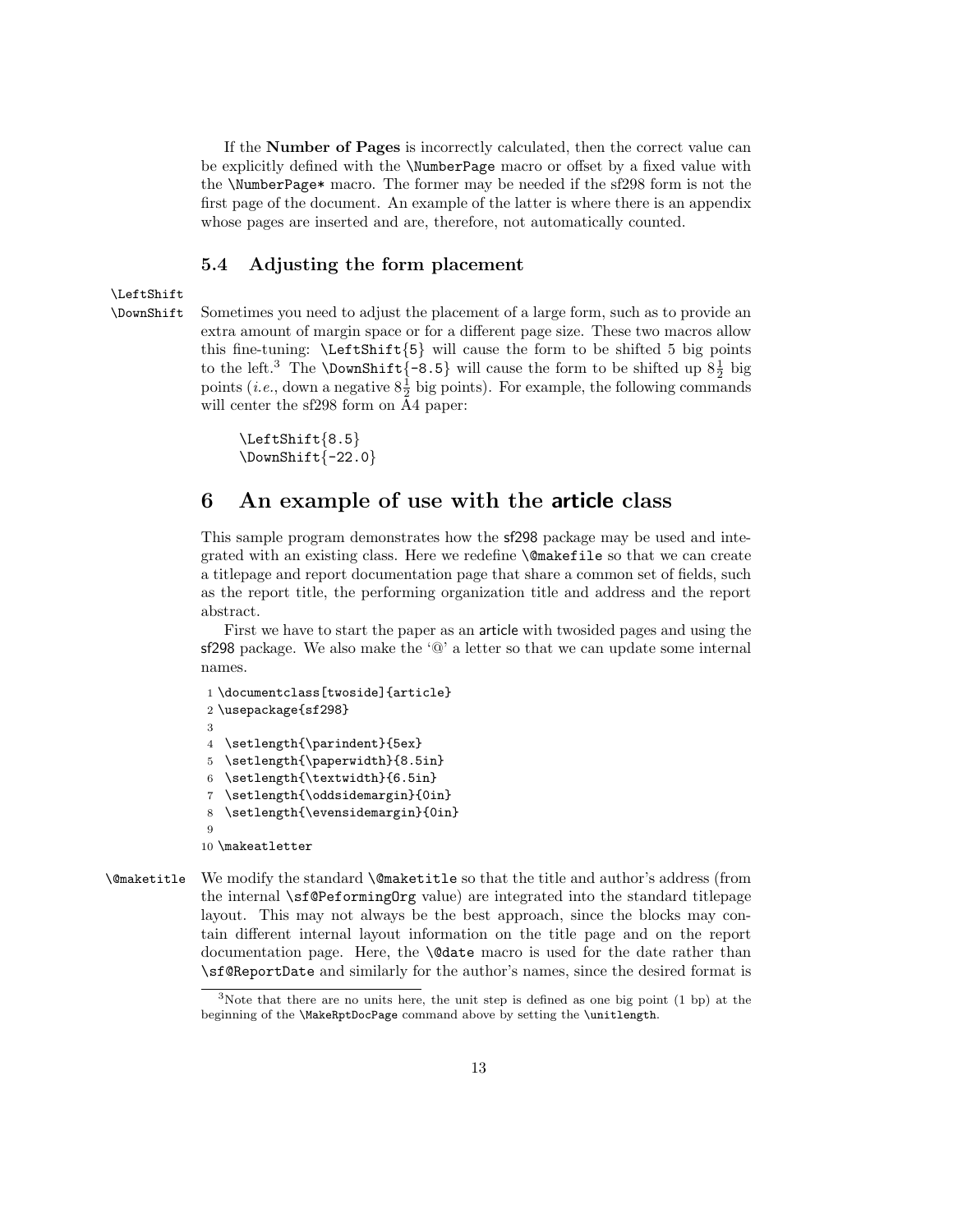different for these fields, even though the information is the same. Another way to do the same thing is to define the macro to parse and format these values as desired in each case.

As much as possible, a document class that generates both a titlepage and the report documentation page (sf298) should allow the common information to be entered only once.

11 \renewcommand{\@maketitle}{%

```
12 \newpage
13 \null
14 \vskip 2em%
15 \begin{center}%
16 \let\footnote\thanks
17 {\LARGE\sf@Title\par}%
18 \vskip 1.5em%
19 {\large
20 \lineskip .5em%
21 \begin{tabular}[t]{c}%
22 \@author\\[10pt]
23 \sf@PerformingOrg
24 \end{tabular}\par}%
25 \vskip 1em%
26 {\large\@date}%
27 \end{center}%
28 \par
29 \vskip 1.5em}
```
\showabstract The next macro, \showabstract shows one method of pulling the abstract text out of the internal ("hidden") define, in order to include it on the titlepage as we show in the accompanying sample298.txt file. We just have to make sure that we use it before making the report documentation page, since this data is thrown away after that.

```
30 \newcommand{\showabstract}{%
```

```
31 \noindent
```

```
32 \sf@Abstract}
```
We are finished with our example integration, so we close off changing the internals and make '@' an "other" once more.

#### 33 \makeatother

Now we fill in the fields needed for the title and the report documentation pages. For reference as a template, we have entered all of the sf298 block macros below. The ones that are not being used are commented out. Note that although block 7 (Performing Organization Name) is rated at four lines according to Table 1, we can fit five lines if we compress them a little. Depending on your base font family and such small adjustments, you can probably fit any reasonable set of information onto this form in the way that you want to.

```
34 \date{June 1996}
35 \ReportDate{10--06--1996}
36 \ReportType{Final}
37 \DatesCovered{1 June 1996 --- 31 May 1999}
```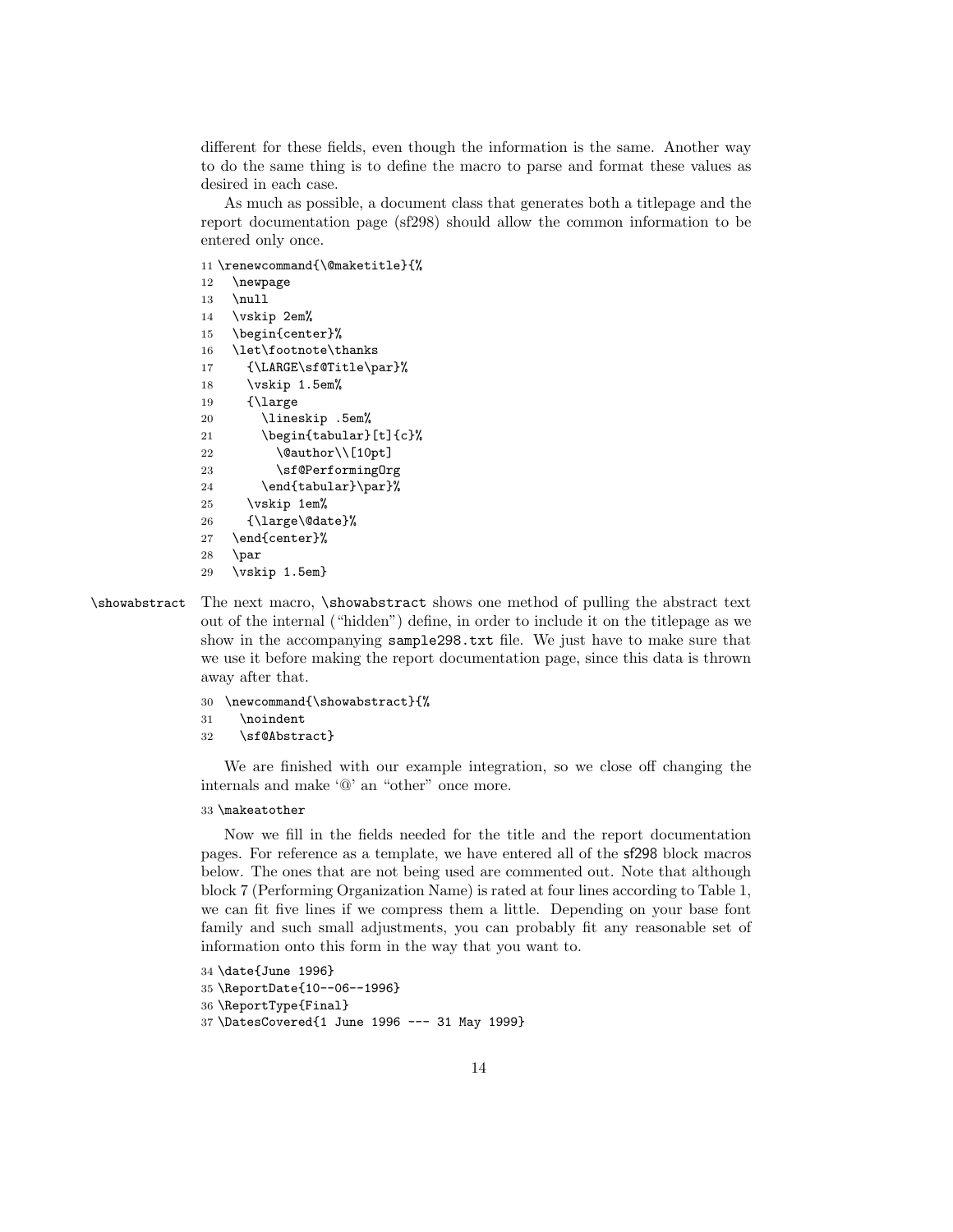```
38 \Title{Final Report Title\thanks{We wish to thank all those who helped with
39 this project. The views and conclusions contained
40 in this document are those of the authors and should
41 not be interpreted as representing anyone else.}}
42 \ContractNumber{DACA99--99--C--9999}
43 %\GrantNumber{}
44 %\ProgramElementNumber{}
45 %\ProjectNumber{}
46 %\TaskNumber{}
47 %\WorkUnitNumber{}
48 \author{Joe A. Uthor and Jane E. Ditor}
49 \Author{Uthor, Joe, A., and Ditor, Jane, E.}
50 \PerformingOrg{%
51 Our Little Laboratory\\[-1pt]
52 Computer Science Department\\[-1pt]
53 The Big University\\[-1pt]
54 9999 Avenue Street\\[-1pt]
55 Anytown, TX 19293--8765}
56 %\POReportNumber{}
57 \SponsoringAgency{%
58 U.S. Army Sponsoring Department\\
59 P.O. Box 92919, Miltown, AK 97909--6543\\[10pt]
60 U.S. Army Monitoring Agency\\
61 909 Mission Rd., Somecity, MD 29399--9753}
62 %\Acronyms{}
63 %\SMReportNumber{}
64 %\DistributionStatement{}
65 \SupplementaryNotes{%
66 The views, opinions and/or findings contained in this report are
67 those of the authors and should not be construed as an official
68 U.S.\ Government position, policy or decision, unless so designated
69 by other documentation.}
70 \Abstract{%
71 This sample paper shows one way to use the sf298 package along with
72 the article documentclass to generate a paper with the standard form 298
73 as the second physical page in the document.
74
75 In addition, the common text of the title, authors and abstract are
76 shared and the ''{\tt \string\thanks}'' macro is treated specially so
77 that it is active for the titlepage and inactive for the report
78 documentation page.}
79 \SubjectTerms{keywords; associated words; other words}
80 %\NumberPages{}
81 %\ReportClassification{}
82 %\PageClassification{}
83 %\AbstractClassification{}
84 \AbstractLimitation{UU}
85 \ResponsiblePerson{Mr.\ Joe A. Uthor}
86 \RPTelephone{(412) 555--9999}
```
Finally we begin a very simple report. First we print the titlepage and the abstract. Next the report documentation and general instructions pages are written.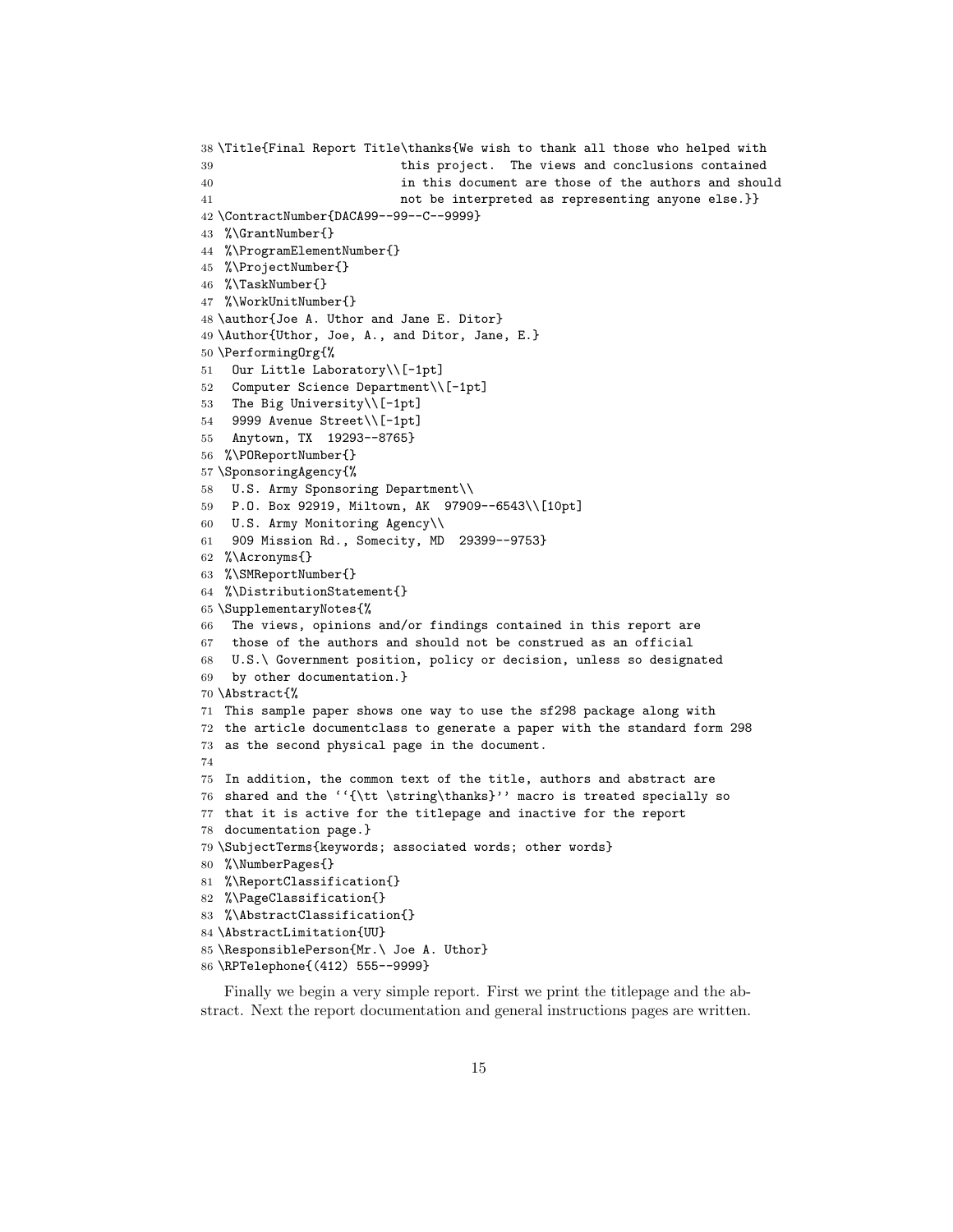Following these two pages, the table of contents is output, followed by the very short report.

```
87 \begin{document}
 88 \pagenumbering{roman}
 89
 90 \maketitle\thispagestyle{empty}
 91 \begin{abstract}
 92 \showabstract
 93 \end{abstract}
 94
 95 \ReportDescription
 96
 97 \GeneralInstructions{small}
 98
 99 \tableofcontents
100 \cleardoublepage
101 \pagenumbering{arabic}
102 \setcounter{page}{1}
103
104 \section{Introduction}
105
106 Blah, blah and blah.
107
108 \section{Conclusion}
109
110 More blah, blah and blah.
111
112 \end{document}
```
# 7 The DOCSTRIP modules

The following modules are used in the implementation to direct DOCSCRIPT in gen-

erating the external files: driver produces a documentation driver file. package produces the package sf298.sty. sample produces a sample LAT<sub>EX</sub> template and test file.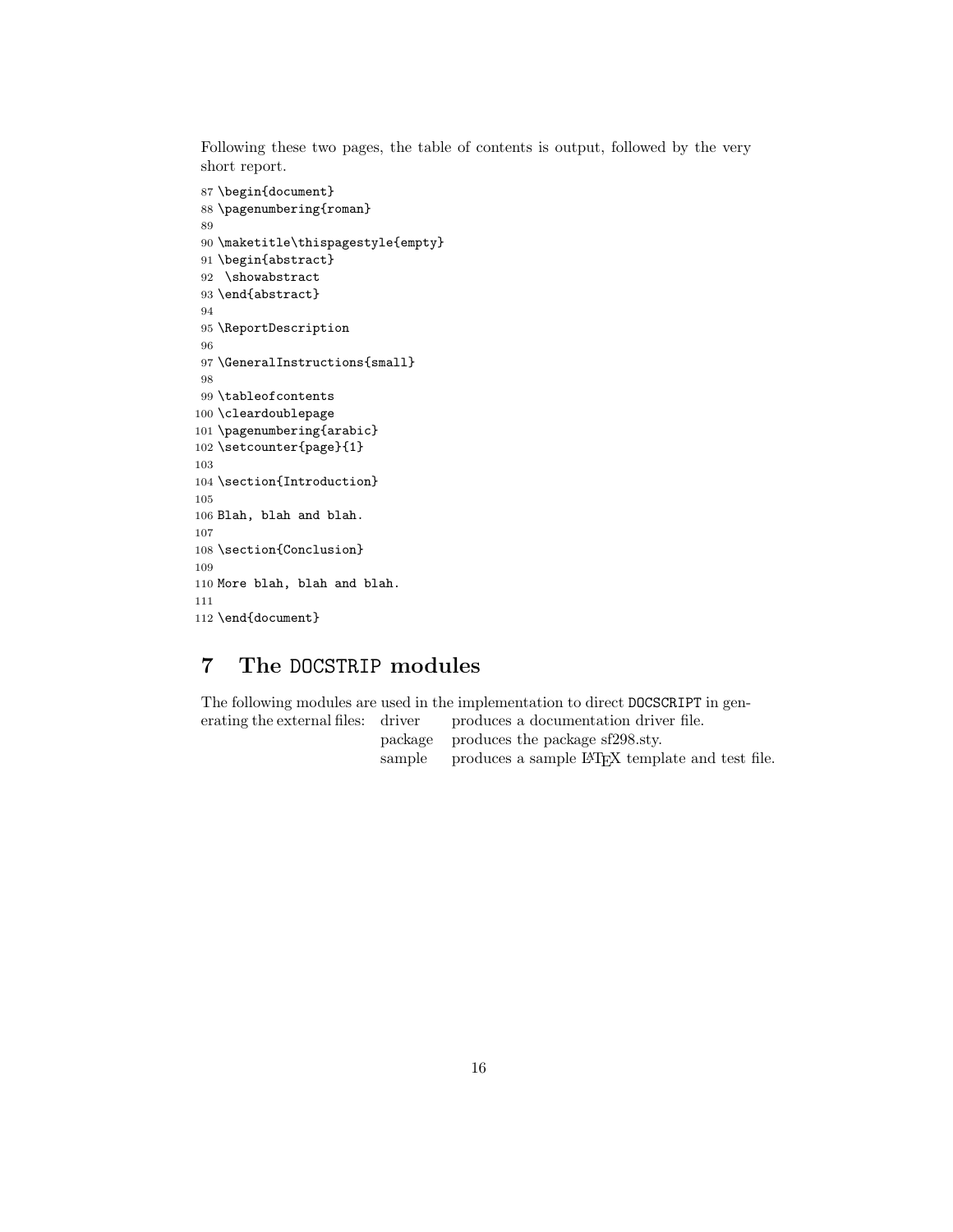# 8 The code

# 8.1 Identification

```
113 \NeedsTeXFormat{LaTeX2e}
114 \ProvidesPackage{sf298}[2016/07/07 Standard Form 298]
115 \typeout{Package: sf298 2016/07/07 v1.3)}
116 \providecommand{\eg}{{\it e.g.\/\ }}
```
# 8.2 Load the totpages package, if it exists.

\sf@page Check to see if the totpages package is present. If it is, then load the package and create a local page counter for use in calculating the actual total pages.

```
117 \IfFileExists{totpages.sty}{%
118 \usepackage{totpages}
119 \newcounter{sf@page}}{}
```
### 8.3 Load the multicol package.

Check to see if the multicol package is present. If it is, then load the package to support multi-column formatting for the General Instructions page. If it is not present then report error and terminate.

```
120 \IfFileExists{multicol.sty}{%
121 \usepackage{multicol}}
122 {\PackageError {sf298}{The multicol package was not found.}
123 {Install the multicol package on your system.}}
```
### 8.4 Load the fancyhdr Package

Check to see if the fancyhdr package is present. If it is, then load the package to define a custom footer. If it is not present then report error and terminate. This package is needed to define a custom footer where the form identifier appears on the General Instructions produced by \GeneralInstructions.

```
124 \IfFileExists{fancyhdr.sty}{%
```

```
125 \usepackage{fancyhdr}}
```
- 126 {\PackageError {sf298}{The fancyhdr package was not found.}
- 127 {Install the fancyhdr package on your system.}}

### 8.5 Create the user interface

The following macros define the external and internal portions of the user interface. These macros are used to fill the various blocks of the form. All but one of the macros have the same pattern: a public version which sets the internal value, both based on the block name. The exception is the \NumberPages macro that has a starred form for special use when the totpages when the page count is calculated automatically (see below).

\ReportDate

```
\verb|\sf@ReportDate _128 \newcommand \verb|f@Reporthate [1]{\renewcommand \sf Sf@Reporthate{#1}}|129 \newcommand\sf@ReportDate{\number\day--\number\month--\number\year}
```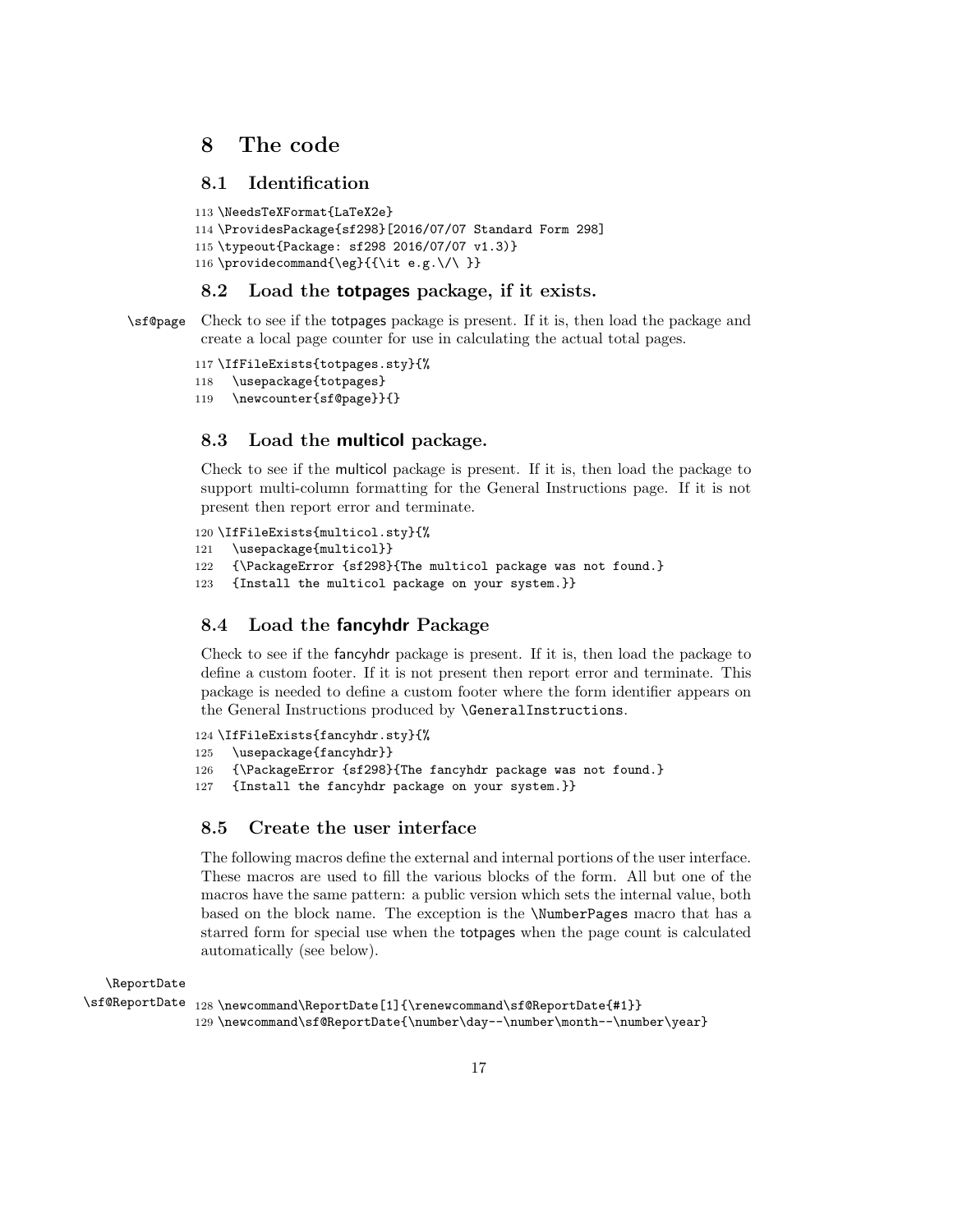| \ReportType                 |                                                                                                                                                                                                                                                                                                                                                                                                                                                                                                                  |
|-----------------------------|------------------------------------------------------------------------------------------------------------------------------------------------------------------------------------------------------------------------------------------------------------------------------------------------------------------------------------------------------------------------------------------------------------------------------------------------------------------------------------------------------------------|
|                             | $\verb \sf@ReportType _130 \newcommand \verb +c +1} + \verb \sf@ReportType_{+1} + \verb \sf@ReportType_{+1} + \verb \sf@ReportType_{+1} + \verb \sf@ReportType_{+1} + \verb \sf@ReportType_{+1} + \verb \sf@ReportType_{+1} + \verb \sf@ReportType_{+1} + \verb \sf@ReportType_{+1} + \verb \sf@Result@ + \verb \sf@Result@ + \verb \sf@Result@ + \verb \sf@Result@ + \verb \sf@Result@ + \verb \sf@Result@ + \verb \sf@Result@ + \verb \sf@Result@ + \verb \sf@H@ + \$<br>131 \newcommand\sf@ReportType{\relax} |
| <i><b>\DatesCovered</b></i> |                                                                                                                                                                                                                                                                                                                                                                                                                                                                                                                  |
|                             | $\sf @DatesCovered_{132 \newcommand{\bss}overed[1]{\renewcommand\sfs@DatesCovered{#1}}$<br>133 \newcommand\sf@DatesCovered{\relax}                                                                                                                                                                                                                                                                                                                                                                               |
| <b>\Title</b>               |                                                                                                                                                                                                                                                                                                                                                                                                                                                                                                                  |
|                             | $\verb \sf@Title_134 \newcommand {\#1}{t= [1]{\renewcommand \sf@Title{#1}} $<br>135 \newcommand\sf@Title{\relax}                                                                                                                                                                                                                                                                                                                                                                                                 |
| \ContractNumber             |                                                                                                                                                                                                                                                                                                                                                                                                                                                                                                                  |
| \sf@ContractNumber          | 136 \newcommand\ContractNumber[1]{\renewcommand\sf@ContractNumber{#1}}<br>137 \newcommand\sf@ContractNumber{\relax}                                                                                                                                                                                                                                                                                                                                                                                              |
| <b>\GrantNumber</b>         |                                                                                                                                                                                                                                                                                                                                                                                                                                                                                                                  |
|                             | $\sf QGramtNumber~138\newcommand\GrantMumber{#1}$<br>139 \newcommand\sf@GrantNumber{\relax}                                                                                                                                                                                                                                                                                                                                                                                                                      |
| \ProgramElementNumber       |                                                                                                                                                                                                                                                                                                                                                                                                                                                                                                                  |
| \sf@ProgramElementNumber    | 140 \newcommand\ProgramElementNumber[1]{\renewcommand\sf@ProgramElementNumber{#1}}<br>141\newcommand\sf@ProgramElementNumber{\relax}                                                                                                                                                                                                                                                                                                                                                                             |
| \ProjectNumber              |                                                                                                                                                                                                                                                                                                                                                                                                                                                                                                                  |
|                             | $\sf \of \mathbb{D} \simeq \verb 1 + \verb 1 + \verb 1 + \verb 1 + \verb 2 + \verb 2 + \verb 2 + \verb 2 + \verb 2 + \verb 2 + \verb 2 + \verb 2 + \verb 2 + \verb 2 + \verb 2 + \verb 2 + \verb 2 + \verb 2 + \verb 2 + \verb 2 + \verb 2 + \verb 2 + \verb 2 + \verb 2 + \verb 2 + \verb 2 + \verb 2 + \verb 2 + \verb 2 + \verb 2 + \verb 2 + \verb 2 + \verb 2 + \verb 2 + \verb$<br>143 \newcommand\sf@ProjectNumber{\relax}                                                                                |
| <b>\TaskNumber</b>          |                                                                                                                                                                                                                                                                                                                                                                                                                                                                                                                  |
|                             | $\sf QTaskNumber_{144 \newcommand{\label{thm:13}thm:144}newcommand\mathrm{1}{\textbf{0}}\sf GTaskNumber{#1}}$<br>145 \newcommand\sf@TaskNumber{\relax}                                                                                                                                                                                                                                                                                                                                                           |
| \WorkUnitNumber             |                                                                                                                                                                                                                                                                                                                                                                                                                                                                                                                  |
|                             | $\verb \sf@WorkUnitNumber _146 \newcommand \backslash workUnitNumber[1]{\renewcommand \backslash sf@WorkUnitNumber{#1}} $<br>147 \newcommand\sf@WorkUnitNumber{\relax}                                                                                                                                                                                                                                                                                                                                           |
| \Author                     |                                                                                                                                                                                                                                                                                                                                                                                                                                                                                                                  |
|                             | \sf@Author 148 \newcommand\Author[1]{\renewcommand\sf@Author{#1}}<br>149 \newcommand\sf@Author{\relax}                                                                                                                                                                                                                                                                                                                                                                                                           |
| \PerformingOrg              |                                                                                                                                                                                                                                                                                                                                                                                                                                                                                                                  |
|                             | $\verb \sf@PerformingOrg_150\newcommand\>{}PerformingOrg_1]{\renewcommand\sf\sf@PerformingOrg#1}}$<br>151 \newcommand\sf@PerformingOrg{\relax}                                                                                                                                                                                                                                                                                                                                                                   |
| \POReportNumber             |                                                                                                                                                                                                                                                                                                                                                                                                                                                                                                                  |
|                             | $\verb \sf@POP@ReportNumber _152 \newcommand \POReportNumber[1]{\verb renewcommand\sf st@POP@ReportNumber{#1}} $<br>153 \newcommand\sf@POReportNumber{\relax}                                                                                                                                                                                                                                                                                                                                                    |
| \SponsoringAgency           |                                                                                                                                                                                                                                                                                                                                                                                                                                                                                                                  |
|                             | $\verb \sf @Sponsoring Agency 154 \newcommand \SponsoringAgentsfgency[1]{\renewcommand \sfgSponsoringAgenty#1}} $<br>155 \newcommand\sf@SponsoringAgency{\relax}                                                                                                                                                                                                                                                                                                                                                 |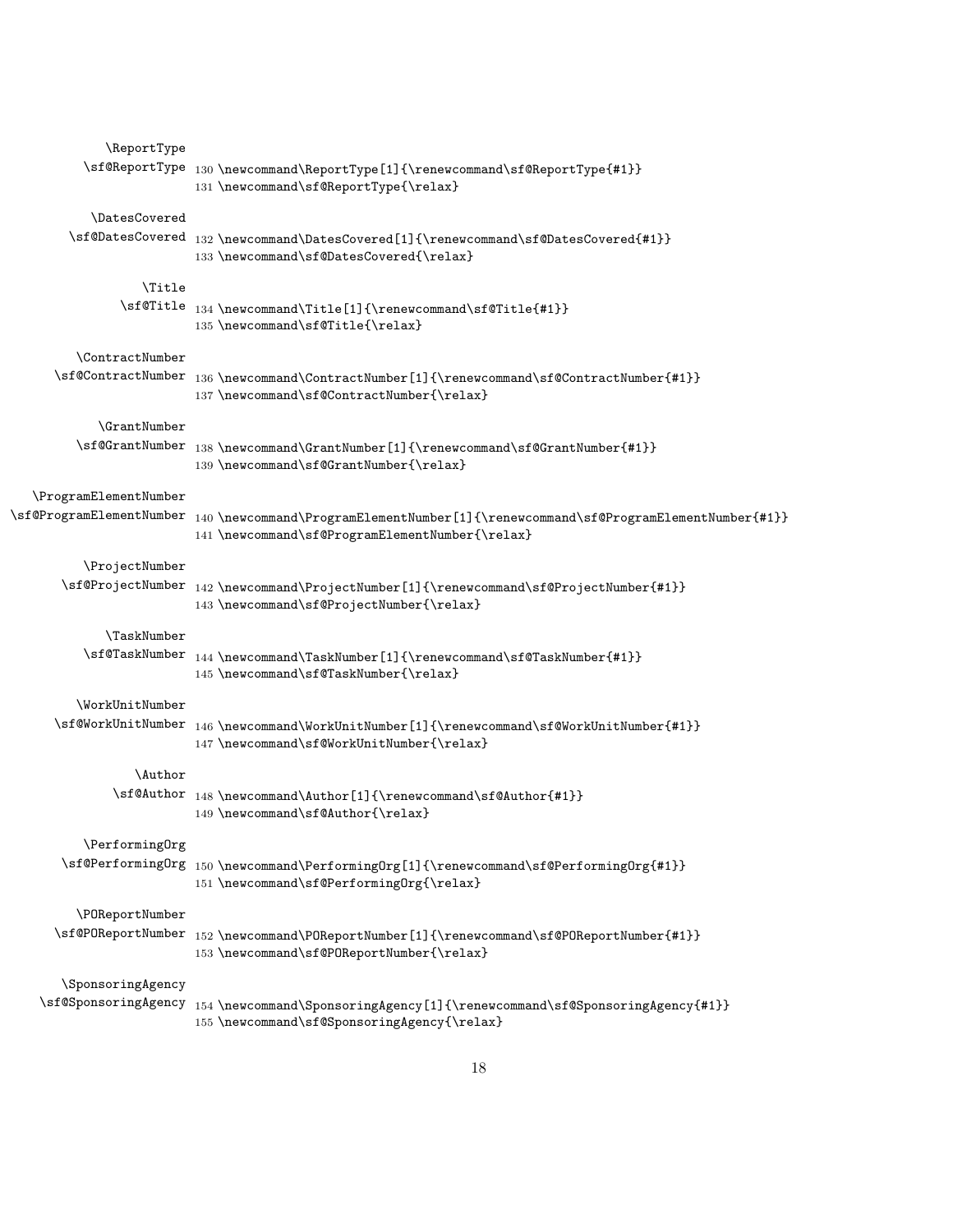| <i>Acronyms</i>                       |                                                                                                                                                                                                                 |
|---------------------------------------|-----------------------------------------------------------------------------------------------------------------------------------------------------------------------------------------------------------------|
| \sf@Acronyms                          | 156\newcommand\Acronyms[1]{\renewcommand\sf@Acronyms{#1}}<br>157 \newcommand\sf@Acronyms{\relax}                                                                                                                |
| \SMReportNumber<br>\sf@SMReportNumber | 158\newcommand\SMReportNumber[1]{\renewcommand\sf@SMReportNumber{#1}}<br>159 \newcommand\sf@SMReportNumber{\relax}                                                                                              |
| \DistributionStatement                |                                                                                                                                                                                                                 |
| \sf@DistributionStatement             | 160 \newcommand\DistributionStatement[1]{%<br>\renewcommand\sf@DistributionStatement{#1}}<br>161<br>162 \newcommand\sf@DistributionStatement{Approval for public release;<br>distribution is unlimited.}<br>163 |
| \SupplementaryNotes                   |                                                                                                                                                                                                                 |
| \sf@SupplementaryNotes                | 164 \newcommand\SupplementaryNotes[1]{\renewcommand\sf@SupplementaryNotes{#1}}<br>165 \newcommand\sf@SupplementaryNotes{\relax}                                                                                 |
| <i>Abstract</i>                       |                                                                                                                                                                                                                 |
| \sf@Abstract                          | 166 \newcommand\Abstract[1]{\renewcommand\sf@Abstract{#1}}<br>167 \newcommand\sf@Abstract{\relax}                                                                                                               |
| \SubjectTerms                         |                                                                                                                                                                                                                 |
| \sf@SubjectTerms                      | 168\newcommand\SubjectTerms[1]{\renewcommand\sf@SubjectTerms{#1}}<br>169 \newcommand\sf@SubjectTerms{\relax}                                                                                                    |
| \ReportClassification                 |                                                                                                                                                                                                                 |
|                                       | $\verb \sf@ReportClassification _170 \newcommand \verb \eportClassification[1]{\verb \renewcommand\sf sf@ReportClassification{#1} }$<br>171 \newcommand\sf@ReportClassification{U}                              |
| \AbstractClassification               |                                                                                                                                                                                                                 |
|                                       | \sf@AbstractClassification 172 \newcommand\AbstractClassification[1]{%<br>\renewcommand\sf@AbstractClassification{#1}}<br>173<br>174 \newcommand\sf@AbstractClassification{U}                                   |
| \PageClassification                   |                                                                                                                                                                                                                 |
|                                       | $\verb \sf@PageClassifieration _175 \newcommand \PageClassifieration[1]{\renewcommand \sf\sf\;f@PageClassifieration{#1}} $<br>176\newcommand\sf@PageClassification{U}                                           |
| \AbstractLimitation                   |                                                                                                                                                                                                                 |
|                                       | $\verb \sf@AbstractLimitation_177\newcommand\ abstractLimitation[1]{\renewcommand\sf\sf@AbstractLimitation{#1}} $<br>178 \newcommand\sf@AbstractLimitation{UU}                                                  |
| \ResponsiblePerson                    |                                                                                                                                                                                                                 |
| \sf@ResponsiblePerson                 | 179\newcommand\ResponsiblePerson[1]{\renewcommand\sf@ResponsiblePerson{#1}}<br>180\newcommand\sf@ResponsiblePerson{\relax}                                                                                      |
| \RPTelephone                          |                                                                                                                                                                                                                 |
| \sf@RPTelephone                       | 181 \newcommand\RPTelephone[1]{\renewcommand\sf@RPTelephone{#1}}<br>182 \newcommand\sf@RPTelephone{\relax}                                                                                                      |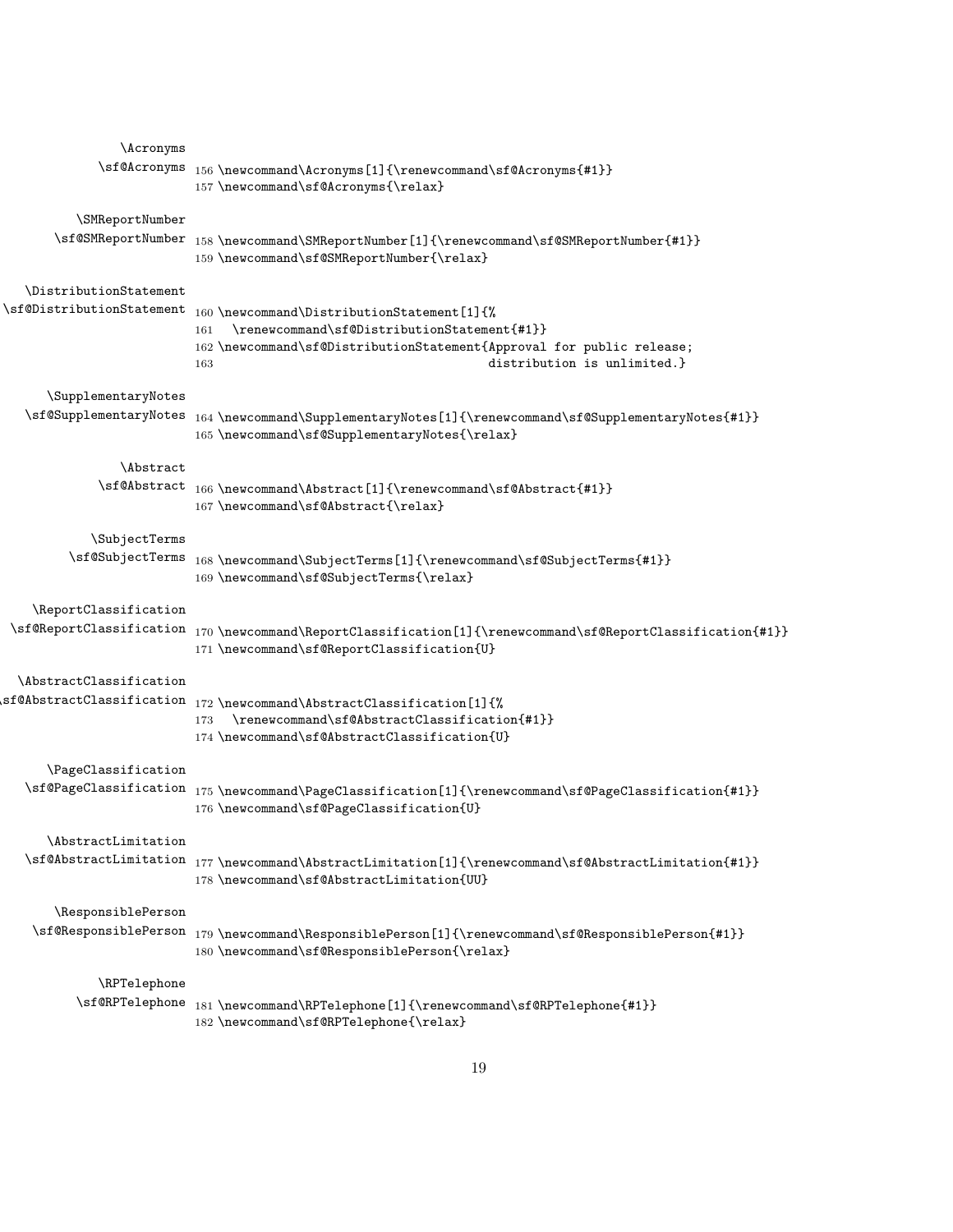\NumberPages \NumberPages\* The \NumberPages macro that has a both a regular form (\NumberPages) that is used when setting the number of pages, and a starred form (\NumberPages\*) that is used to offset the automatically calculated number of pages calculated using the totpages package. The value supplied by the starred form is added to account for inserted pages that are not part of the LAT<sub>EX</sub> paper. For instance, when you are inserting a known number of pages from an alternative source, say for an appendix, into the document.

> The \NumberPages macro looks ahead for an asterisk and if it finds one, then it "eats" it and passes the argument to the internal \sf@SNumberPages macro where it is stored for later use to with the total pages calculation. Otherwise, it sends the argument to the \sf@NNumberPages macro where it becomes the actual page number.

183 \newcommand\NumberPages{%

```
184 \@ifnextchar *%
```

```
185 {\def\@tempa*{\sf@SNumberPages}%
```

```
186 \@tempa}%
```

```
187 {\sf@NNumberPages}}
```

```
\sf@NNumberPages
```

```
\sf@NumberPages 188 \newcommand\sf@NNumberPages[1]{\renewcommand\sf@NumberPages{#1}}
                 189 \newcommand\sf@NumberPages{\relax}
\sf@SNumberPages
 \sf@ExtraPages 190 \newcommand\sf@SNumberPages[1]{\renewcommand\sf@ExtraPages{#1}}
                 191 \newcommand\sf@ExtraPages{0}
\fancypagestyle The macro \fancypagestyle{sf298FormIDStyle} is defined so the form identifier
                  for the General Instructions page can be placed at the bottom of the page, namely
                  "Standard Form 298 Back (Rev. 8/98)".
```

```
192 \fancypagestyle{sf298FormIDStyle}
```

```
193 {\fancyhf{}\renewcommand{\headrulewidth}{0pt}
```

```
194 \fancyfoot[R]{\footnotesize {\bfseries Standard Form 298 Back} (Rev.\ 8/98)} }
```
# 8.6 Options Processing: Check for a configuration file

First we define a switch that we can set with the optional arguments and then declare the optional arguments themselves.

```
195 \DeclareOption{config}{\def\sf@config{Y}}
196 \DeclareOption{noconfig}{\def\sf@config{N}}
```
Second, we define an option that floats the four long boxes near the bottom of the page. This allows for more flexibility in the layout without greatly modifying the standard form.

```
197 \newif\ifsf@floatlongboxes
198 \DeclareOption{floatlongboxes}{\sf@floatlongboxestrue}
199 \DeclareOption{nofloatlongboxes}{\sf@floatlongboxesfalse}
```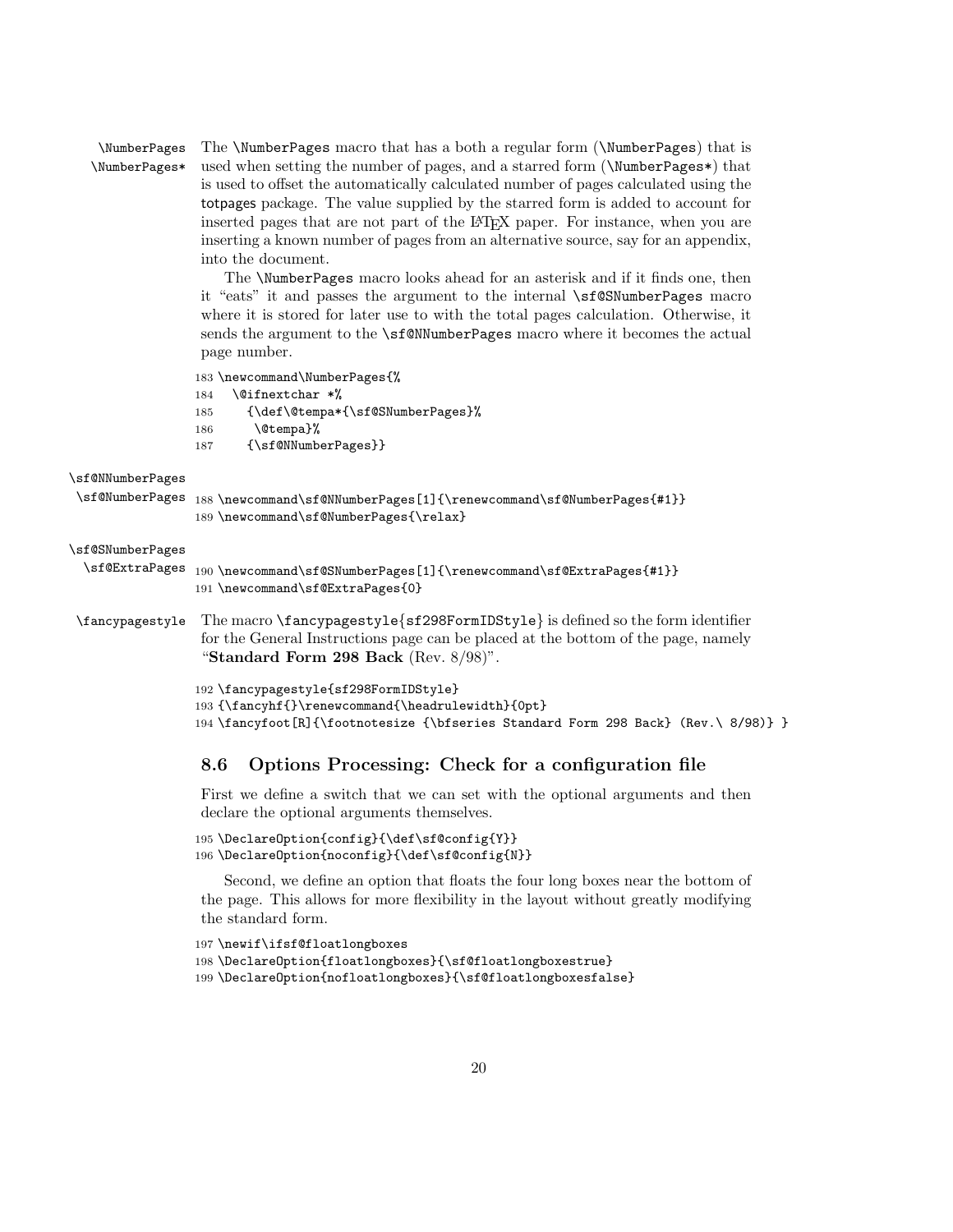Next we process the optional arguments. We set the default to read the configuration file and process any options to allow the user to turn it off. Then, depending on the current value of the configuration switch, we check for the configuration file.

```
200 \ExecuteOptions{config,nofloatlongboxes}
201 \ProcessOptions
202 \if Y\sf@config
203 \InputIfFileExists{sf298.cfg}{}{}
204 \fi
205 \let\sf@config\relax
```
# 8.7 Form placement fine tuning

\LeftShift These two macros allow the user to set any offset for the form. This allows fine \DownShift tuning of the form placement as necessary.

```
206 \newcommand\LeftShift[1]{\renewcommand\sf@LeftShift{#1}}
207 \newcommand\sf@LeftShift{0}
208 \newcommand\DownShift[1]{\renewcommand\sf@DownShift{#1}}
209 \newcommand\sf@DownShift{0}
```
# 8.8 Font definition

\sf@setfont This macro is used to set the baseline and insure that the interword spacing has not been changed by evil outside influences when typesetting the form titles and entries.

210 \newcommand{\sf@setfont}[2]{%

- 211 \renewcommand{\baselinestretch}{1.0}%
- 212 \setlength{\baselineskip}{#2}%
- 213 \setlength{\normalbaselineskip}{\baselineskip}%
- 214 #1
- 215 \spaceskip=\fontdimen2\font % space between words (\raggedright)
- 216 \xspaceskip=\fontdimen2\font
- 217 \advance\xspaceskip by\fontdimen7\font}
- \sf@strut This strut is added at the beginning of each block title to place the title text at the desired offset from the upper left corner of the block.

218 \newcommand{\sf@strut}{\rule{0pt}{7pt}}

```
\sf@titlefontA
The form headings are set with Sans Serif at 14-, 11-, 8-, and 6-point sizes and
\sf@settitlefontA
a couple of different shapes and sizes. Each font is actually set by the related
   \sf@titlefontB
\sf@settitlefontB
   \sf@titlefontC
depends on the current setting of \sfdefault [2, pages 229,236].
\sf@settitlefontC
   \sf@titlefontD 220 \newcommand{\sf@settitlefontA}{\sf@setfont{\sf@titlefontA}{18pt}}
\sf@settitlefontD
   \sf@titlefontE 221 \DeclareFixedFont{\sf@titlefontB}{OT1}{\sfdefault}{m}{sl}{\@xipt}\sf{\cfg}}
\sf@settitlefontE
   \sf@titlefontF
\sf@settitlefontF
                   \settitlefont? macro which switches to the indicated fixed font, sets the new
                   baseline and protects the text from external settings. The actual font family used
                   219 \DeclareFixedFont{\sf@titlefontA}{OT1}{\sfdefault}{bx}{n}{\@xivpt}
                   222 \newcommand{\sf@settitlefontB}{\sf@setfont{\sf@titlefontB}{13.6pt}}
                                                          21
```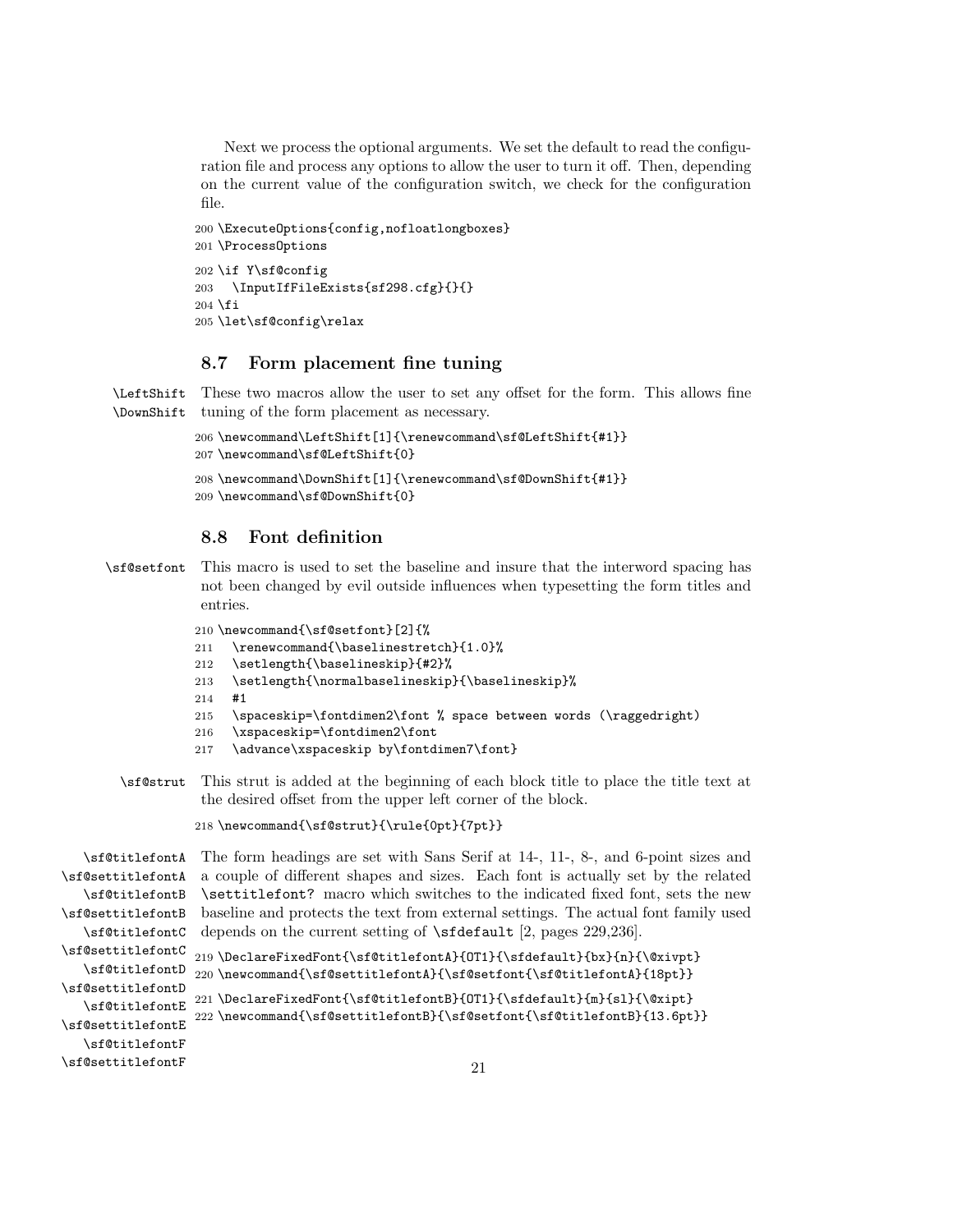```
223 \DeclareFixedFont{\sf@titlefontC}{OT1}{\sfdefault}{m}{n}{\@vipt}
224 \newcommand{\sf@settitlefontC}{\sf@setfont{\sf@titlefontC}{7pt}}
225 \DeclareFixedFont{\sf@titlefontD}{OT1}{\sfdefault}{bx}{n}{\@vipt}
226 \newcommand{\sf@settitlefontD}{\sf@setfont{\sf@titlefontD}{7pt}}
227 \DeclareFixedFont{\sf@titlefontE}{OT1}{\sfdefault}{bx}{n}{\@viiipt}
228 \newcommand{\sf@settitlefontE}{\sf@setfont{\sf@titlefontE}{9.5pt}}
229 \DeclareFixedFont{\sf@titlefontF}{OT1}{\sfdefault}{m}{sl}{\@viiipt}
230 \newcommand{\sf@settitlefontF}{\sf@setfont{\sf@titlefontF}{9.5pt}}
```
\sf@entryfont \sf@setentryfont The form is filled in with Roman 10-point text. This insures that the text will reasonably fit in the form boxes and will not vary with the choice of the normal fontsize of the document. As with the title fonts, above, the entry font is actually set by the related **\setentryfont** macro. The actual font family used depends on the current setting of \rmdefault [2, pages 229,236].

> 231 \DeclareFixedFont{\sf@entryfont}{OT1}{\rmdefault}{m}{n}{\@xpt} 232 \newcommand{\sf@setentryfont}{\sf@setfont{\sf@entryfont}{11pt}}

\sf@revfontbold The form identifiers are filled in with Sans Serif at 9-point size to match the \sf@setrevfontbold appearance of the form as publicly distributed in Portable Data Format (PDF) \sf@revfont by the United States Government. Separate fonts are specified for the bold and \sf@setrevfont non-bold portions of the identifiers.

```
233 \DeclareFixedFont{\sf@revfontbold}{OT1}{\sfdefault}{bx}{n}{9pt}
234 \newcommand{\sf@setrevfontbold}{\sf@setfont{\sf@revfontbold}{10pt}}
235 \DeclareFixedFont{\sf@revfont}{OT1}{\sfdefault}{m}{n}{9pt}
236 \newcommand{\sf@setrevfont}{\sf@setfont{\sf@revfont}{10pt}}
```
#### 8.9 Error checking and reporting

```
\ifsf@undef
This switch is used by the error reporting at the end of the document to generate
\sf@undeftrue
a general message that there was an undefined required field.
\sf@undeffalse
237 \newif\ifsf@undef
             238 \sf@undeffalse
\sf@undefined The \sf@undefined macro is executed with the optional argument for each re-
              quired field and without the optional argument at the end of the document.
             239 \newcommand{\sf@undefined}[1][\@empty]{%
             240 \ifx \@empty#1\relax
             241 \ifsf@undef
             242 \typeout{^^J%
             243 SF298 Warning: There are required fields that are undefined.%
             244 ^^J}%
             245 \fi
             246 \else
             247 \sf@undeftrue
             248 \typeout{^^J%
             249 SF298 Warning: \expandafter\string\csname #1\endcsname\space
             250 is undefined.%
```

```
252 \fi}
```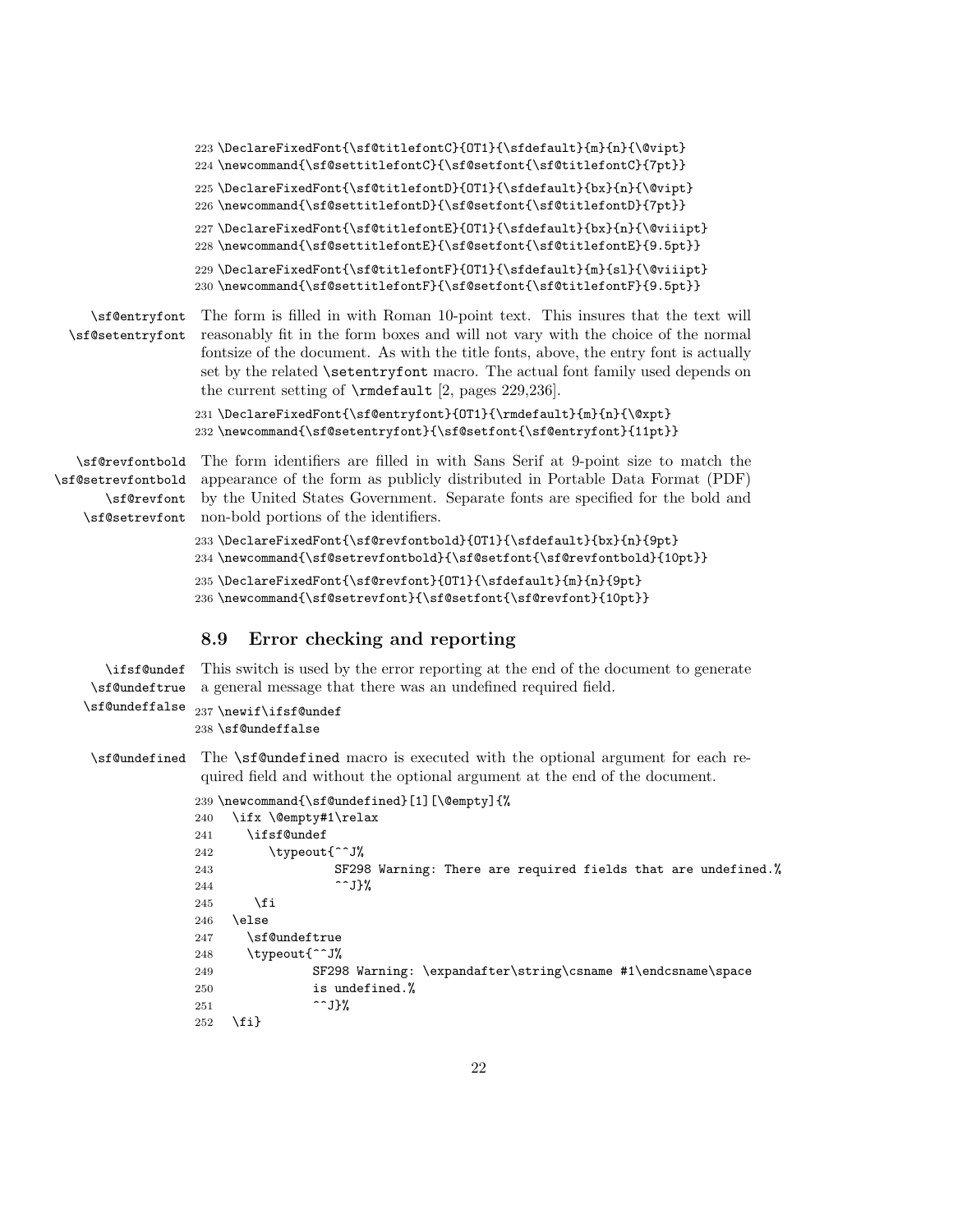\sf@checkfield This macro does the actual checking for undefined required fields. Because of the different sorts of field definitions that could be created, it was easier to just fill a box with whatever the user defined and check to see if the box has a nonzero width. You could defeat this if you really wanted to, but it should work for reasonable field values.

```
253 \newcommand{\sf@checkfield}[1]{%
254 \setbox\@tempboxa\vbox{\csname sf@#1\endcsname}%
255 \ifdim \wd\@tempboxa =0pt
256 \sf@undefined[#1]
257 \fi}
```
258 \AtEndDocument{\sf@undefined}

### 8.10 Page layout

This is the part of the code that actually sets up the form page and draws the form. After the form is drawn, most of the macros are set to \relax in order to recover as much pool space as possible.

#### 8.10.1 Form setup and cleanup

\ReportDescription At the end of the \titlepage command, the \thanks macro is redefined to be \relax. If we want to define the title once and also want to be able to have a \thanks message associated with the title on the titlepage, and want to use that same title text on the report documentation page, then we need to redefine the \thanks macro to eat it's argument. This is done by setting \thanks to \@gobble while printing the report documentation page.

```
259 \newcommand{\ReportDescription}{%
260 \global\let\thanks\@gobble
261 \MakeRptDocPage
262 \global\let\thanks\relax}
```
\MakeRptDocPage The \MakeRptDocPage command creates the Report Documentation Page using the information defined by the associated field macros. This should be used at the beginning of a deliverable report just after the cover or title page and counts as the first actual page of the document.

#### 263 \newcommand\MakeRptDocPage{%

If the twoside option is specified in the \documentclass, then it is printed as a separate page with a blank back. This page is treated as page  $i'$  (if the document class two side option is specified, then the back treated as page ' $ii'$ .

```
264 \newpage
265 \if@twoside\ifodd\c@page\else
266 \null
267 \thispagestyle{empty}%
268 \newpage
269 \fi\fi
```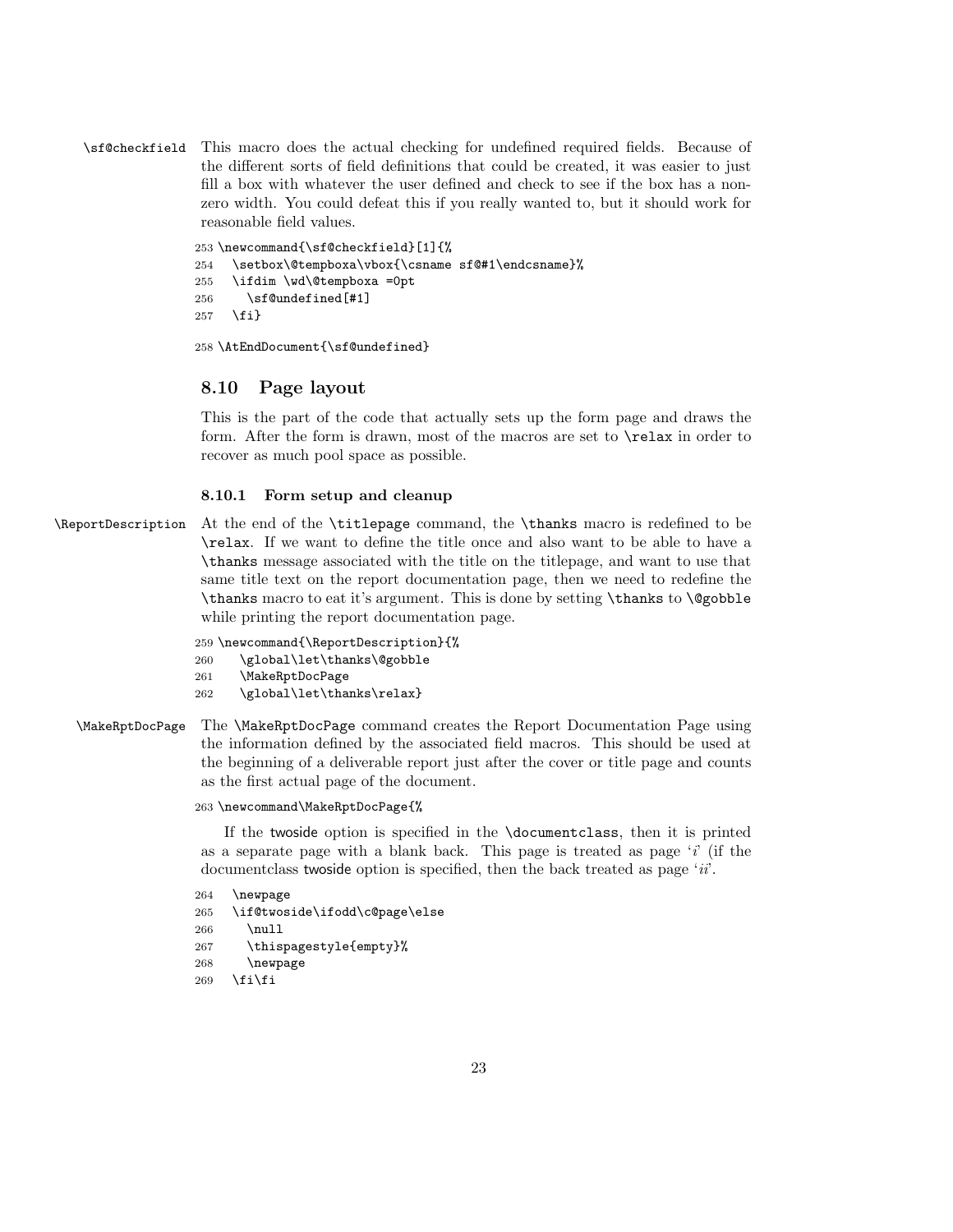Check for missing required fields. If the field value is missing, then print a warning. In the case of the number of pages, if the totpages package was loaded, then calculate the value, else if the total pages is not given, then give a warning.

```
270 \sf@checkfield{ReportDate}
271 \sf@checkfield{ReportType}
272 \sf@checkfield{DatesCovered}
273 \sf@checkfield{Title}
274 \sf@checkfield{Author}
275 \sf@checkfield{PerformingOrg}
276 \sf@checkfield{SponsoringAgency}
277 \sf@checkfield{Abstract}
278 \sf@checkfield{ReportClassification}
279 \sf@checkfield{AbstractClassification}
280 \sf@checkfield{PageClassification}
281 \sf@checkfield{AbstractLimitation}
282 \edef\@tempa{\sf@NumberPages}%
283 \edef\@tempa{\expandafter\@car\@tempa \@nil}%
284 \if \relax\@tempa\relax
285 \@ifundefined{c@TotPages}%
286 {\sf@undefined[NumberPages]}
287 {\@ifundefined{r@TotPages}%
288 {\renewcommand{\sf@NumberPages}{{\bf ??}}}%
289 {\setcounter{sf@page}{\expandafter\@car\r@TotPages\@nil}
290 \addtocounter{sf@page}{-\value{TotPages}}
291 \addtocounter{sf@page}{\sf@ExtraPages}
292 \renewcommand{\sf@NumberPages}{\arabic{sf@page}}}}
293 \fi
```
Next we make this page number one of the document and draw the form on an  $8\frac{1}{2} \times 11$  inch letter-size page and all offsets in the actual form layout are in pixels from the lower-left corner of the picture box as defined by the \sf@drawform macro. When we close off the boxes, we allow the form to expand beyond the zero sized box. This keeps LAT<sub>E</sub>X from issuing warnings about overfull boxes.

```
294 \setcounter{page}{1}%
295 \thispagestyle{empty}
296 \vbox to 0pt{%
297 \@tempskipa 34pt
298 \advance\@tempskipa\voffset
299 \advance\@tempskipa\topmargin
300 \advance\@tempskipa\headheight
301 \advance\@tempskipa\headsep
302 \advance\@tempskipa\baselineskip
303 \vskip-\@tempskipa
304 \hbox to 0pt{%
305 \@tempskipa\oddsidemargin
306 \advance\@tempskipa 42pt
307 \hskip-\@tempskipa
308 \sf@drawform
309 \hbox{hss}?
310 \quad \text{Vss}\%
```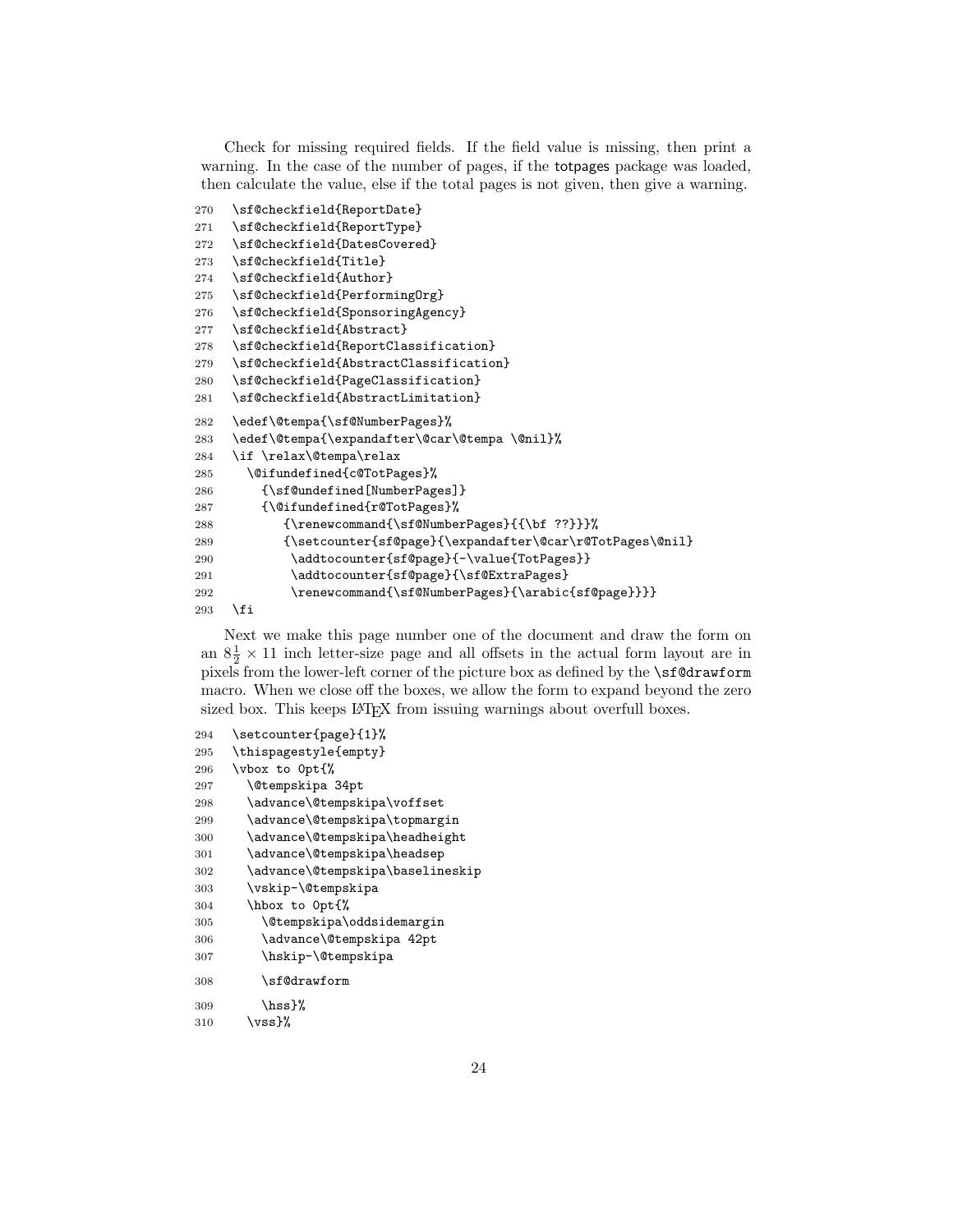The page is now done, so, if the documentclass twoside option is specified, generate a blank page for its back, which counts as page  $(ii)$ .

```
311 \newpage
```

```
312 \if@twoside
```

```
313 \null
```

```
314 \thispagestyle{empty}%
```
- \newpage
- \fi

Finally, the last step is to set all of the now unused definitions to  $\relaxrightarrow$ thereby freeing some space.

```
317 \global\let\ReportDate\relax
318 \global\let\sf@ReportDate\relax
319 \global\let\ReportType\relax
320 \global\let\sf@ReportType\relax
321 \global\let\DatesCovered\relax
322 \global\let\sf@DatesCovered\relax
323 \global\let\Title\relax
324 \global\let\sf@Title\relax
325 \global\let\ContractNumber\relax
326 \global\let\sf@ContractNumber\relax
327 \global\let\GrantNumber\relax
328 \global\let\sf@GrantNumber\relax
329 \global\let\ProgramElementNumber\relax
330 \global\let\sf@ProgramElementNumber\relax
331 \global\let\ProjectNumber\relax
332 \global\let\sf@ProjectNumber\relax
333 \global\let\TaskNumber\relax
334 \global\let\sf@TaskNumber\relax
335 \global\let\WorkUnitNumber\relax
336 \global\let\sf@WorkUnitNumber\relax
337 \global\let\Author\relax
338 \global\let\sf@Author\relax
339 \global\let\PerformingOrg\relax
340 \global\let\sf@PerformingOrg\relax
341 \global\let\POReportNumber\relax
342 \global\let\sf@POReportNumber\relax
343 \global\let\SponsoringAgency\relax
344 \global\let\sf@SponsoringAgency\relax
345 \global\let\Acronyms\relax
346 \global\let\sf@Acronyms\relax
347 \global\let\SMReportNumber\relax
348 \global\let\sf@SMReportNumber\relax
349 \global\let\DistributionStatement\relax
350 \global\let\sf@DistributionStatement\relax
351 \global\let\SupplementaryNotes\relax
352 \global\let\sf@SupplementaryNotes\relax
353 \global\let\Abstract\relax
354 \global\let\sf@Abstract\relax
355 \global\let\SubjectTerms\relax
356 \global\let\sf@SubjectTerms\relax
```

```
357 \global\let\ReportClassification\relax
```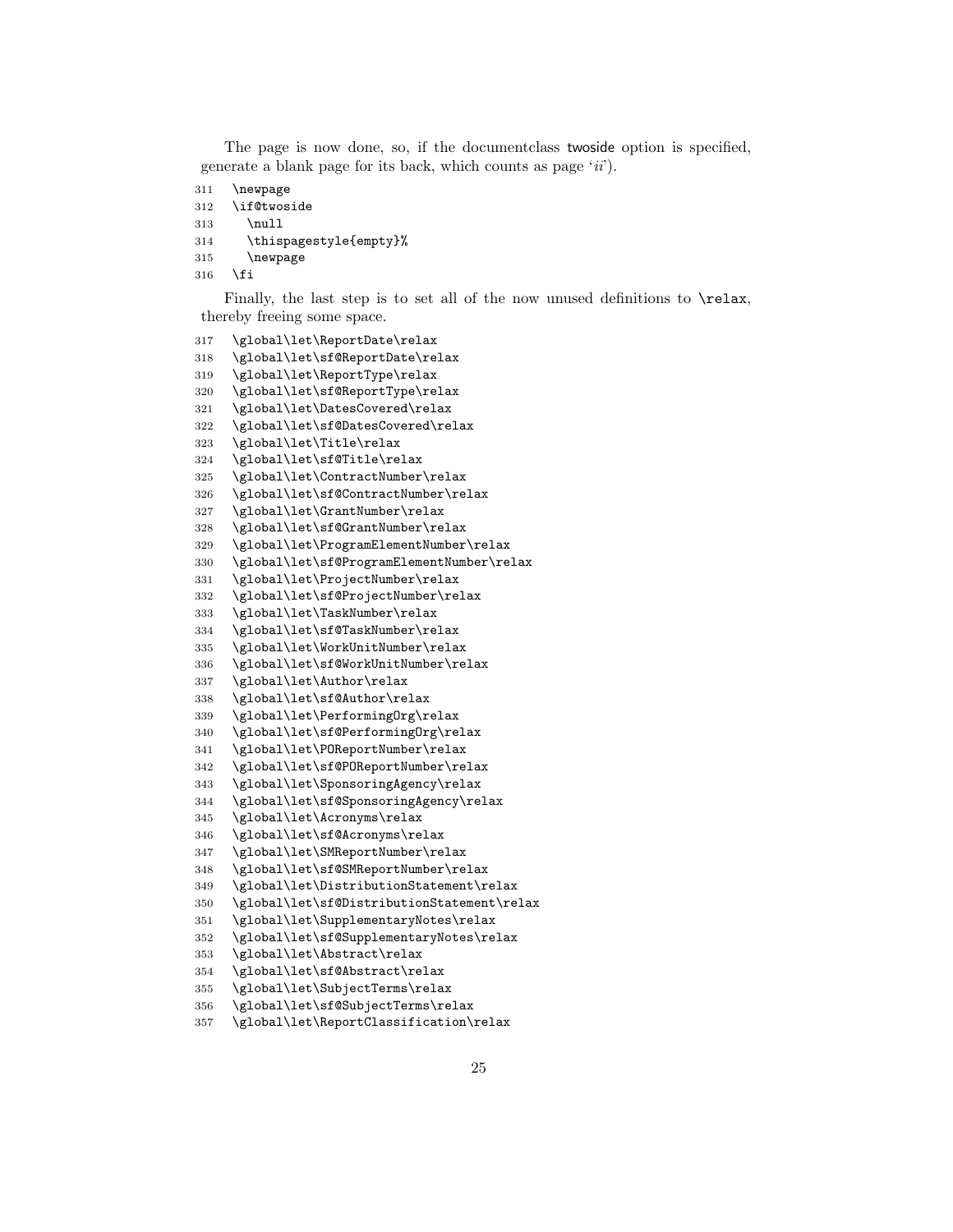```
358 \global\let\sf@ReportClassification\relax
359 \global\let\AbstractClassification\relax
360 \global\let\sf@AbstractClassification\relax
361 \global\let\PageClassification\relax
362 \global\let\sf@PageClassification\relax
363 \global\let\AbstractLimitation\relax
364 \global\let\sf@AbstractLimitation\relax
365 \global\let\ResponsiblePerson\relax
366 \global\let\sf@ResponsiblePerson\relax
367 \global\let\RPTelephone\relax
368 \global\let\NumberPages\relax
369 \global\let\sf@NNumberPages\relax
370 \global\let\sf@NumberPages\relax
371 \global\let\sf@SNumberPages\relax
372 \global\let\sf@ExtraPages\relax
373 \global\let\LeftShift\relax
374 \global\let\sf@LeftShift\relax
375 \global\let\DownShift\relax
376 \global\let\sf@DownShift\relax
377 \global\let\sf@RPTelephone\relax
378 \global\let\sf@setfont
379 \global\let\sf@strut\relax
380 \global\let\sf@titlefontA\relax
381 \global\let\sf@settitlefontA\relax
382 \global\let\sf@titlefontB\relax
383 \global\let\sf@settitlefontB\relax
384 \global\let\sf@titlefontC\relax
385 \global\let\sf@settitlefontC\relax
386 \global\let\sf@titlefontD\relax
387 \global\let\sf@settitlefontD\relax
388 \global\let\sf@titlefontE\relax
389 \global\let\sf@settitlefontE\relax
390 \global\let\sf@titlefontF\relax
391 \global\let\sf@settitlefontF\relax
392 \global\let\sf@entryfont\relax
393 \global\let\sf@setentryfont\relax
394 \global\let\sf@revfontbold\relax
395 \global\let\sf@setrevfontbold\relax
396 \global\let\sf@revfont\relax
397 \global\let\sf@setrevfont\relax
398 \global\let\sf@checkfield\relax
399 \global\let\sf@parbox\relax
400 \global\let\sf@drawform\relax
401 \global\let\MakeRptDocPage\relax}
```
#### 8.10.2 Form layout

\sf@parbox This macro is used in the following \sf@drawform to contain fields that are to be centered in a block, but expand upward when overfull.

```
402 \def\sf@parbox(#1,#2)#3{%
403 \makebox(0,0)[bl]{%
```
\vbox to #1\unitlength{%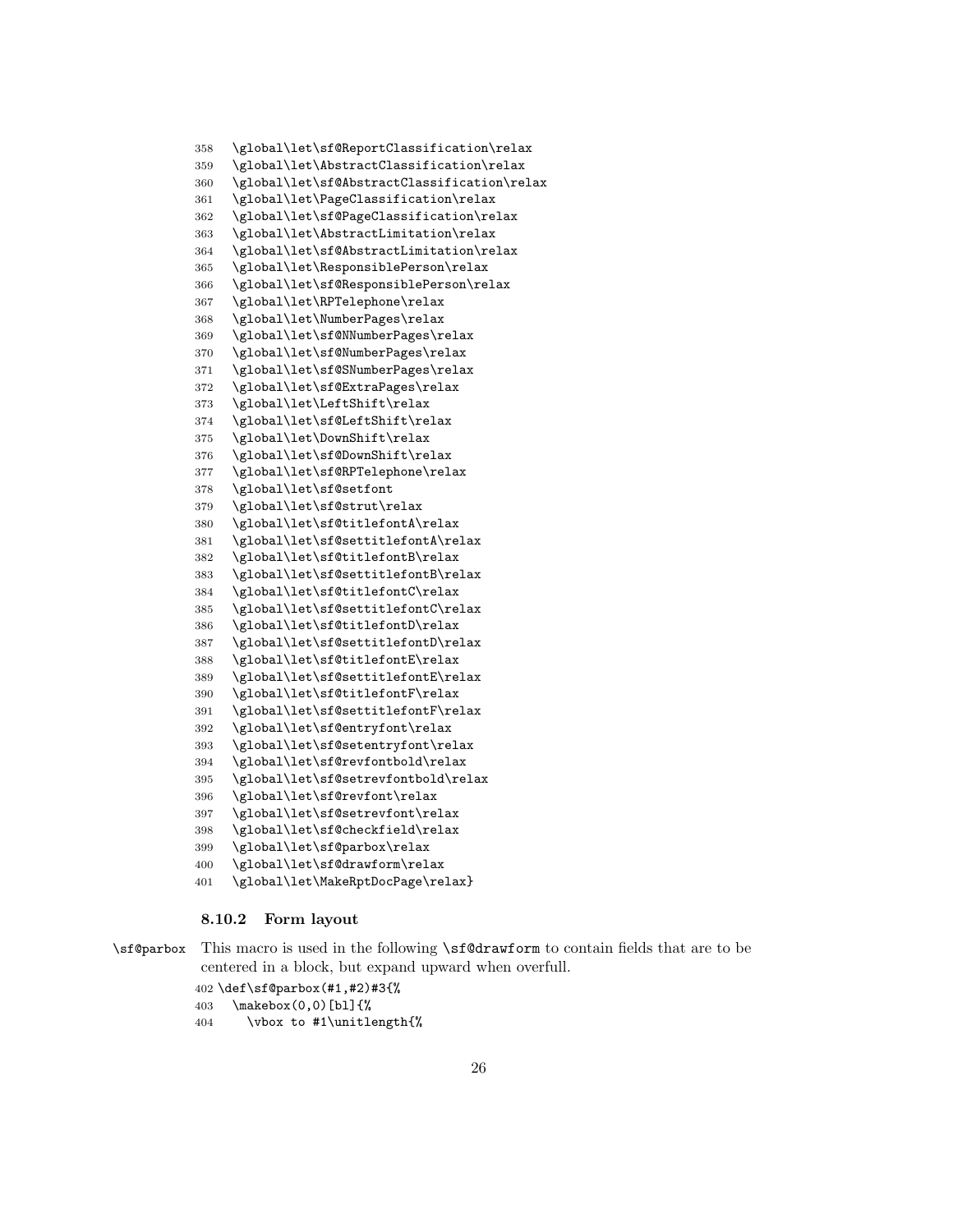```
405 \forallss
406 \noindent
407 \parbox{#2\unitlength}{\raggedright#3}%
408 \vfil}}}
```
\sf@drawform First draw the boxes of the form as a large thick-walled box with a series of thin horizontal and vertical lines.

\newcommand\sf@drawform{%

```
410 \sf@setentryfont
411 \setlength{\unitlength}{1bp}
412 \begin{picture}(539,707)(\sf@LeftShift,\sf@DownShift)
413 % Draw blank form
414 \linethickness{1bp}%
415 \put( 0, 0){\framebox(539,707){}}
416 % Horizontal lines
417 \linethickness{0.5bp}%
418 \put( 0,677){\line(1,0){539}}
419 \put( 0,635}{\line(1,0){539}}
420 \put( 0,611){\line(1,0){539}}
421 \put(324,581){\line(1,0){215}}
422 \put(324,551){\line(1,0){215}}
423 \put( 0,521){\line(1,0){539}}
424 \put(324,491){\line(1,0){215}}
425 \put(324,461){\line(1,0){215}}
426 \put( 0,431){\line(1,0){539}}
427 \put( 0,372){\line(1,0){539}}
428 \put(359,336){\line(1,0){180}}
429 \put( 0,300){\line(1,0){539}}
430 \ifsf@floatlongboxes\else
431 \put( 0,252){\line(1,0){539}}
432 \put( 0,215){\line(1,0){539}}
433 \put( 0, 95){\line(1,0){539}}
434 \fi
435 \put( 0, 48){\line(1,0){539}}
436 \put( 0, 36){\line(1,0){180}}
437 \put(324, 24){\line(1,0){215}}
438 % Vertical lines
439 \put(359,707){\line(0,-1){ 30}}
440 \put(144,635){\line(0,-1){ 24}}
441 \put(359,635){\line(0,-1){ 24}}
442 \put(324,611){\line(0,-1){180}}
443 \put(359,431){\line(0,-1){131}}
444 \put(180, 48){\line(0,-1){ 48}}
445 \put(266, 48){\line(0,-1){ 48}}
446 \put(324, 48){\line(0,-1){ 48}}
447 \put( 60, 36){\line(0,-1){ 36}}
448 \put(120, 36){\line(0,-1){ 36}}
```
Next, fill in the individual box titles. Note the use of the **\sf@strut** to set the block titles a little down and to the right of the absolute corner of the box.

% Title text

\put( 0,677){\makebox(359, 30){%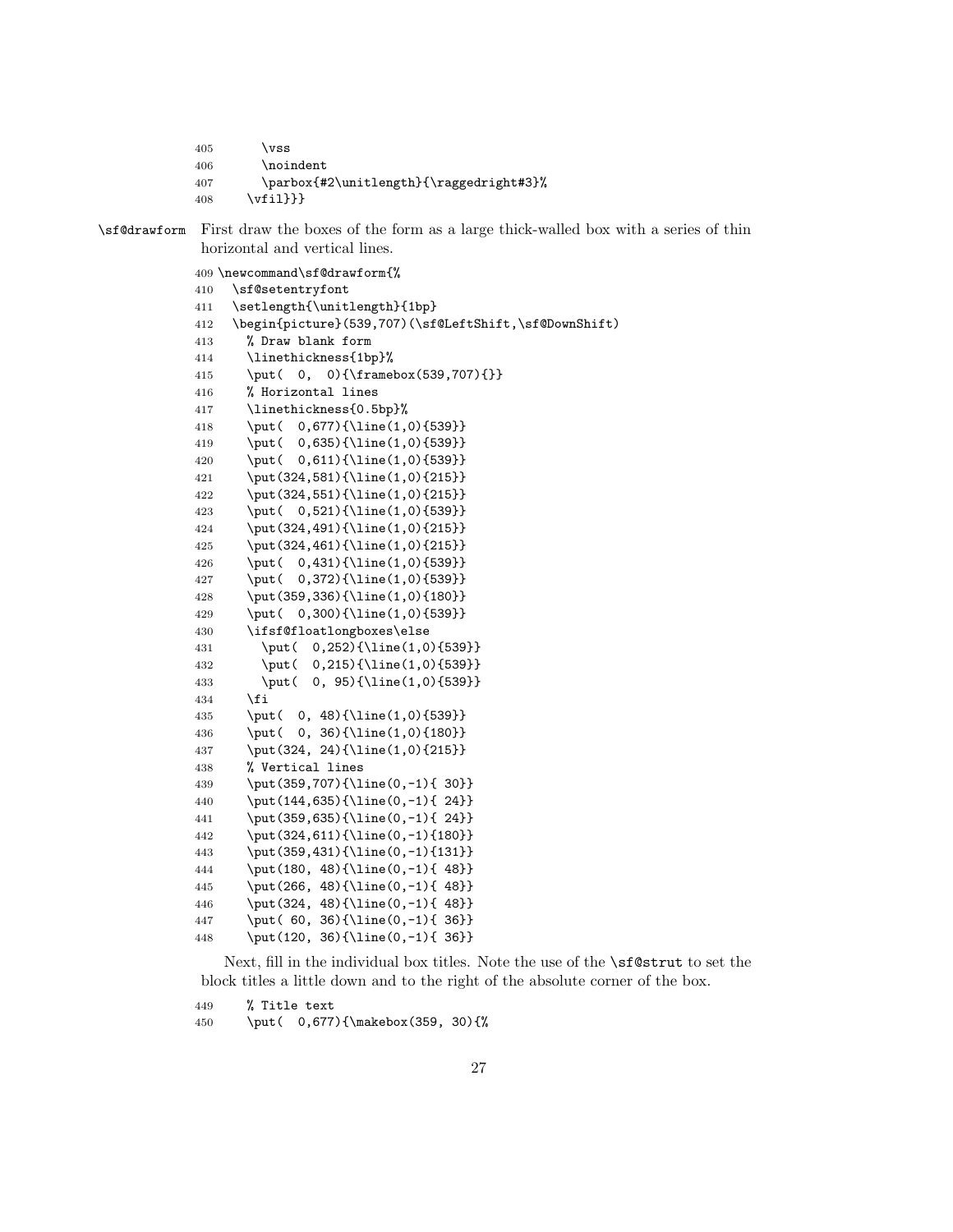```
451 \sf@settitlefontA REPORT DOCUMENTATION PAGE}}
452 \put(359,677){\makebox(180, 30){%
453 \sf@settitlefontB\shortstack[c]{%
454 Form Approved\\[-2pt]%
455 OMB No. 0704--0188}}}
456 \put( 3,635){\makebox(533, 42){%
457 \sf@settitlefontC\parbox{533bp}{\raggedright
458 The public reporting burden for this collection of information
459 is estimated to average 1 hour per response, including the
460 time for reviewing instructions, searching existing data
461 sources, gathering and maintaining the data needed, and
462 completing and reviewing the collection of information.
463 Send comments regarding this burden estimate or any other
464 aspect of this collection of information, including
465 suggestions for reducing this burden to Department of
466 Defense, Washington Headquarters Services, Directorate for
467 Information Operations and Reports (0704--0188), 1215
468 Jefferson Davis Highway, Suite 1204, Arlington, VA
469 22202--4302. Respondents should be aware that
470 notwithstanding any other provision of law, no person shall
471 be subject to any penalty for failing to comply with a
472 collection of information if it does not display a currently
473 valid OMB control number.
474 {\sf@settitlefontD
475 PLEASE DO NOT RETURN YOUR FORM TO THE ABOVE ADDRESS.}}}}
476 \put( 0,611){\makebox(144, 24)[tl]{%
477 \sf@settitlefontE\sf@strut 1.\ REPORT DATE
478 \sf@settitlefontF (DD--MM--YYYY)}}
479 \put(144,611){\makebox(215, 24)[tl]{%
480 \sf@settitlefontE\sf@strut 2.\ REPORT TYPE}}
481 \put(359,611){\makebox(180, 24)[tl]{%
482 \sf@settitlefontE\sf@strut 3.\ DATES COVERED
483 \sf@settitlefontF (From --- To)}}
484 \put( 0,521){\makebox(324,90)[tl]{%
485 \sf@settitlefontE\sf@strut 4.\ TITLE AND SUBTITLE}}
486 \put(324,581){\makebox(215, 30)[tl]{%
487 \sf@settitlefontE\sf@strut 5a.\ CONTRACT NUMBER}}
488 \put(324,551){\makebox(215, 30)[tl]{%
489 \sf@settitlefontE\sf@strut 5b.\ GRANT NUMBER}}
490 \put(324,521){\makebox(215, 30)[tl]{%
491 \sf@settitlefontE\sf@strut 5c.\ PROGRAM ELEMENT NUMBER}}
492 \put(324,491){\makebox(215, 30)[tl]{%
493 \sf@settitlefontE\sf@strut 5d.\ PROJECT NUMBER}}
494 \put(324,461){\makebox(215, 30)[tl]{%
495 \sf@settitlefontE\sf@strut 5e.\ TASK NUMBER}}
496 \put(324,431){\makebox(215, 30)[tl]{%
497 \sf@settitlefontE\sf@strut 5f.\ WORK UNIT NUMBER}}
498 \put( 0,431){\makebox(324, 90)[tl]{%
499 \sf@settitlefontE\sf@strut 6.\ AUTHOR(S)}}
500 \put( 0,372){\makebox(359, 59)[tl]{%
501 \sf@settitlefontE\sf@strut
502 7.\ PERFORMING ORGANIZATION NAME(S) AND ADDRESS(ES)}}
```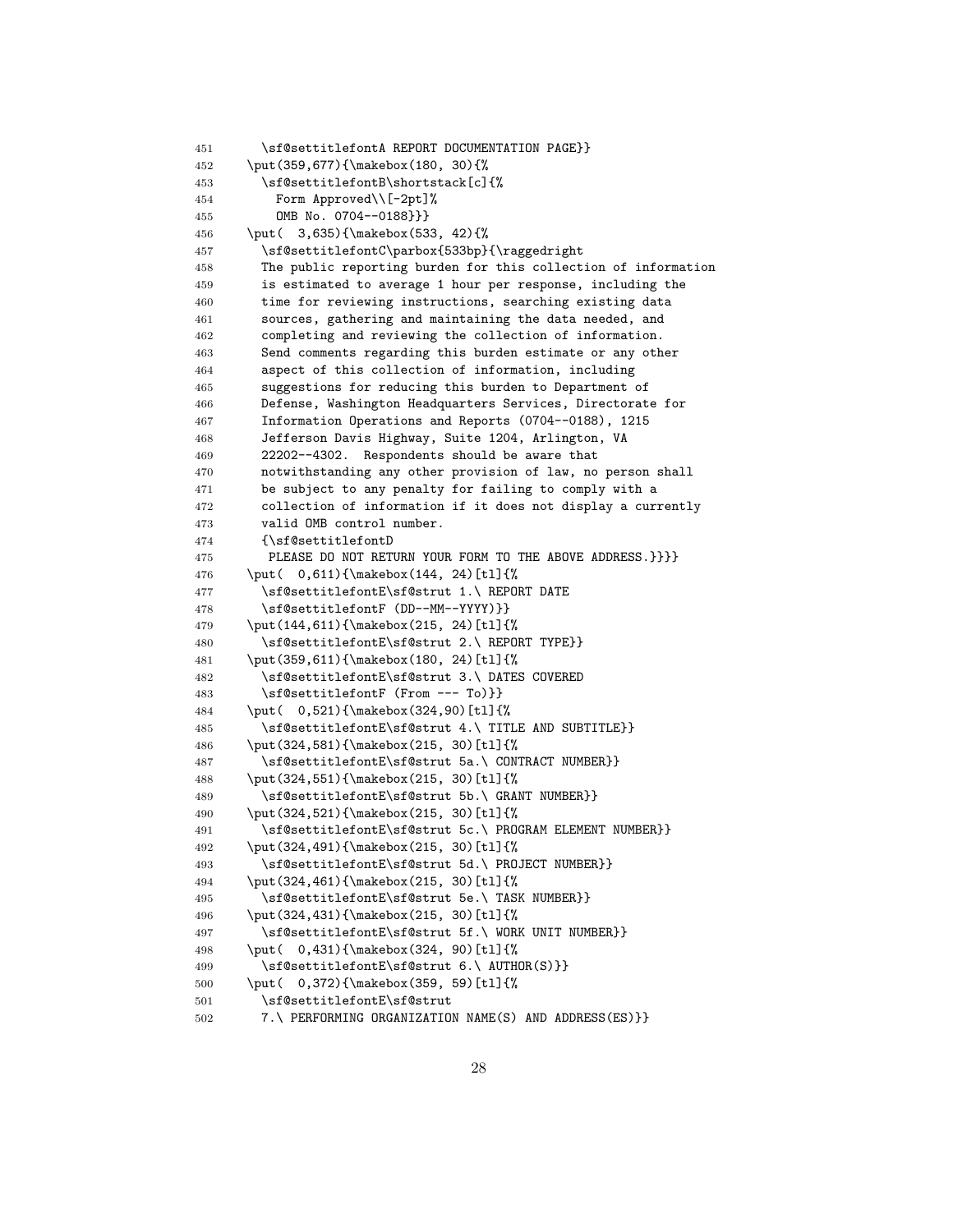```
503 \put(359,372){\makebox(180, 59)[tl]{%
504 \sf@settitlefontE\shortstack[l]{%
505 \sf@strut 8.\ PERFORMING ORGANIZATION REPORT\\[-2pt]
506 \sf@strut\phantom{8.\ }NUMBER}}}
507 \put( 0,300){\makebox(359, 72)[tl]{%
508 \sf@settitlefontE\sf@strut
509 9.\ SPONSORING / MONITORING AGENCY NAME(S) AND ADDRESS(ES)}}
510 \put(359,336){\makebox(180, 36)[tl]{%
511 \sf@settitlefontE\sf@strut 10.\ SPONSOR/MONITOR'S ACRONYM(S)}}
512 \put(359,300){\makebox(180, 36)[tl]{%
513 \sf@settitlefontE\shortstack[l]{%
514 \sf@strut 11.\ SPONSOR/MONITOR'S REPORT\\[-3pt]
515 \sf@strut\phantom{11.\ }NUMBER(S)}}}
516 \ifsf@floatlongboxes\else
517 \put( 0,252){\makebox(539, 48)[tl]{%
518 \sf@settitlefontE\sf@strut
519 12.\ DISTRIBUTION / AVAILABILITY STATEMENT}}
520 \put( 0,215){\makebox(539, 37)[tl]{%
521 \sf@settitlefontE\sf@strut 13.\ SUPPLEMENTARY NOTES}}
522 \put( 0,95){\makebox(539,120)[tl]{%
523 \sf@settitlefontE\sf@strut 14.\ ABSTRACT}}
524 \put( 0, 48){\makebox(539, 46)[tl]{%
525 \sf@settitlefontE\sf@strut 15.\ SUBJECT TERMS}}
526 \fi
527 \put( 0, 36){\makebox(180, 12)[tl]{%
528 \sf@settitlefontE\sf@strut 16.\ SECURITY CLASSIFICATION OF:}}
529 \put( 0, 0){\makebox( 60, 36)[tl]{%
530 \sf@settitlefontE\sf@strut a.\ REPORT}}
531 \put( 60, 0){\makebox(60, 36)[tl]{%
532 \sf@settitlefontE\sf@strut b.\ ABSTRACT}}
533 \put(120, 0){\makebox(60, 36)[tl]{%
534 \sf@settitlefontE\sf@strut c.\ THIS PAGE}}
535 \put(180, 0){\makebox( 86, 48)[tl]{%
536 \sf@settitlefontE\shortstack[l]{%
537 \sf@strut 17.\ LIMITATION OF\\[-2pt]
538 \sf@strut\phantom{17.\ }ABSTRACT}}}
539 \put(266, 0){\makebox( 68, 48)[tl]{%
540 \sf@settitlefontE\shortstack[l]{%
541 \sf@strut 18.\ NUMBER\\[-2pt]
542 \sf@strut\phantom{18.\ }OF\\[-2pt]
543 \sf@strut\phantom{18.\ }PAGES}}}
544 \put(324, 24){\makebox(215, 24)[tl]{%
545 \sf@settitlefontE\sf@strut 19a.\ NAME OF RESPONSIBLE PERSON}}
546 \put(324, 0){\makebox(215, 24)[tl]{%
547 \sf@settitlefontE\sf@strut 19b.\ TELEPHONE NUMBER
548 \sf@settitlefontF (include area code)}}
549 \put(405,-25){\makebox(123, 17)[bl]{%
550 \shortstack[l]{%
551 {{\sf@setrevfontbold Standard Form 298} \sf@setrevfont (Rev.\ 8/98)}\\[-2pt]%
552 {\sf@setrevfont Prescribed by ANSI Std.\ Z39.18}}}}
```
Now, we add the user's entries to the form. For undefined entries, we just add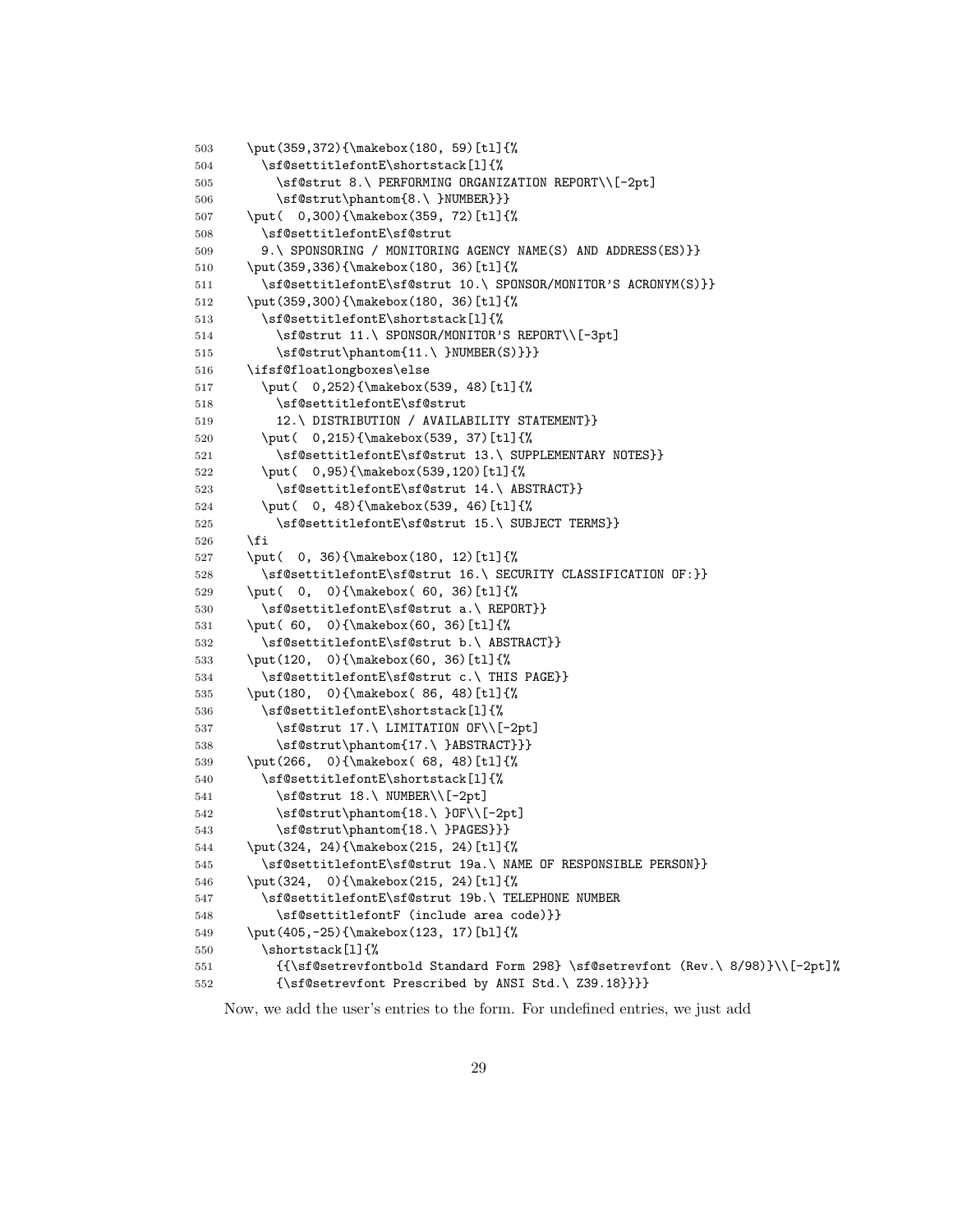null text, the required fields are checked above and a warning issued if any of them are empty.

```
553 % Fill in form
554 \put( 4,614){\makebox(0,0)[bl]{\sf@ReportDate}}
555 \put(148,614){\makebox(0,0)[bl]{\sf@ReportType}}
556 \put(363,614){\makebox(0,0)[bl]{\sf@DatesCovered}}
557 \put( 4,523){\sf@parbox( 80,324){\sf@Title}}
558 \put(328,585){\makebox(0,0)[bl]{\sf@ContractNumber}}
559 \put(328,555){\makebox(0,0)[bl]{\sf@GrantNumber}}
560 \put(328,525){\makebox(0,0)[bl]{\sf@ProgramElementNumber}}
561 \put(328,495){\makebox(0,0)[bl]{\sf@ProjectNumber}}
562 \put(328,465){\makebox(0,0)[bl]{\sf@TaskNumber}}
563 \put(328,435){\makebox(0,0)[bl]{\sf@WorkUnitNumber}}
564 \put( 4,434){\sf@parbox( 80,321){\sf@Author}}
565 \put( 4,397){\makebox(0,0)[l]{%
566 \parbox{355bp}{\raggedright\sf@PerformingOrg}}}
567 \put(363,372){\sf@parbox( 46,176){\sf@POReportNumber}}
568 \put( 4,331){\makebox(0,0)[l]{%
569 \parbox{355bp}{\raggedright \sf@SponsoringAgency}}}
570 \put(363,349){\makebox(0,0)[l]{%
571 \parbox{176bp}{\raggedright\sf@Acronyms}}}
572 \put(363,304){\makebox(0,0)[bl]{%
573 \vbox to 26bp{%
574 \forallss
575 \noindent
576 \parbox{176bp}{\raggedright\sf@SMReportNumber}}}}
577 \ifsf@floatlongboxes
578 \put( 0,49){\parbox[b]{541bp}{%
579 \leftskip=4bp
580 \rightskip=4bp plus 2em
581 \vbox to 250bp{%
582 \vbox to 0bp{%
583 \hbox{\sf@settitlefontE\sf@strut
584 12.\ DISTRIBUTION / AVAILABILITY STATEMENT}
585 \text{Vss}586 \vfil
587 \sf@DistributionStatement
588 \vfil
589 \hrule width\linewidth height0.5bp
590 \vbox to 0bp{%
591 \hbox{\sf@settitlefontE\sf@strut 13.\ SUPPLEMENTARY NOTES}
592 \quad \text{Vss}593 \vfil
594 \sf@SupplementaryNotes
595 \vfil
596 \hrule width\linewidth height0.5bp
597 \vbox to 0bp{%
598 \hbox{\sf@settitlefontE\sf@strut 14.\ ABSTRACT}
599 \vss}
600 \vfil
601 \sf@Abstract
```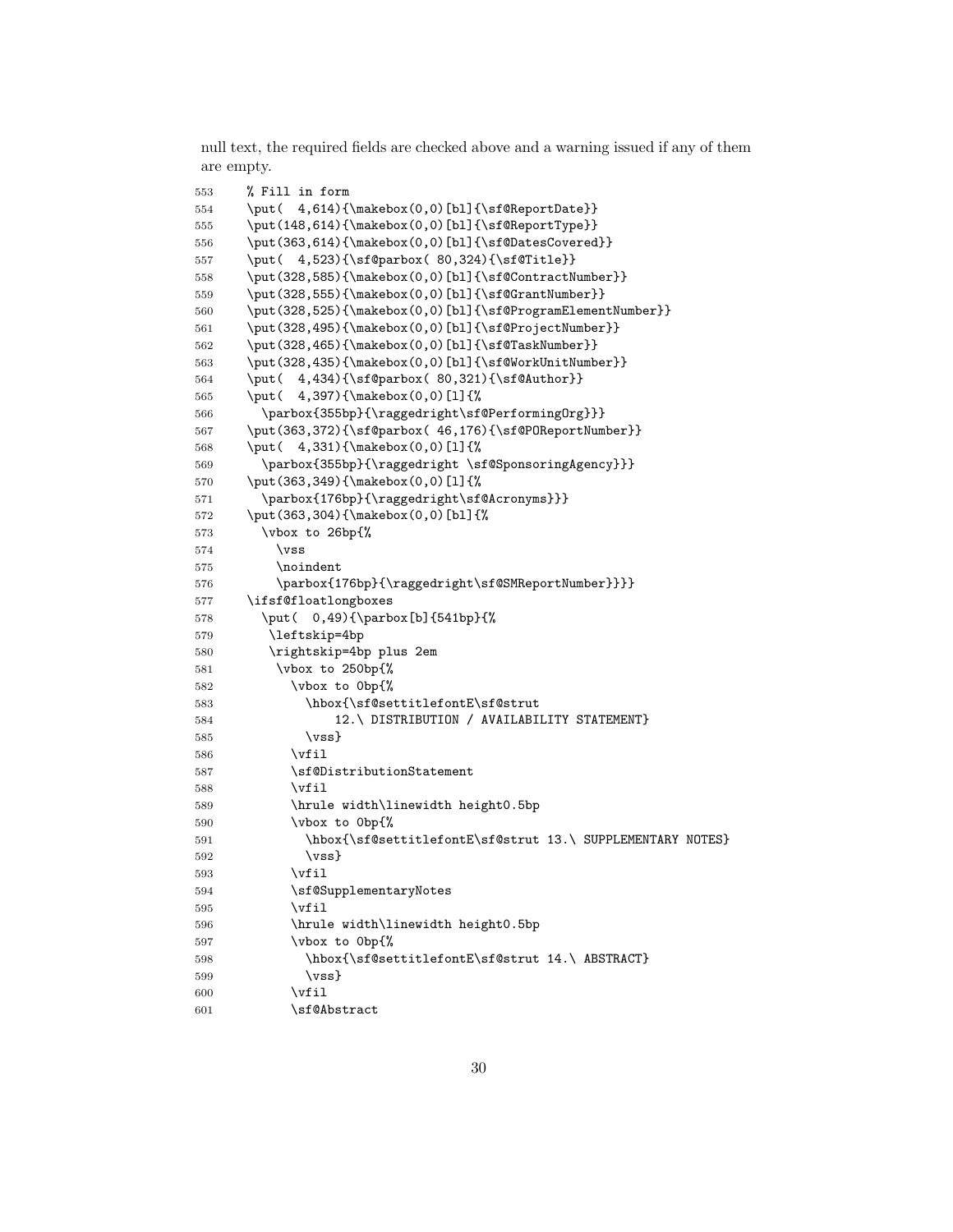```
602 \quad \text{vfil}603 \hrule width\linewidth height0.5bp
604 \vbox to 0bp{%
605 \hbox{\sf@settitlefontE\sf@strut 15.\ SUBJECT TERMS}
606 \quad \text{Vss}607 \forallfil
608 \sf@SubjectTerms
609 \vfil}}}
610 \else
611 \put( 4,255){\sf@parbox( 38,532){\sf@DistributionStatement}}
612 \put( 4,217){\sf@parbox( 25,532){\sf@SupplementaryNotes}}
613 \put( 4, 95){\sf@parbox(110,533){\sf@Abstract}}
614 \put( 4, 51){\sf@parbox( 36,533){\sf@SubjectTerms}}
615 \fi
616 \put( 30, 13){\makebox(0,0){\sf@ReportClassification}}
617 \put( 90, 13){\makebox(0,0){\sf@AbstractClassification}}
618 \put(150, 13){\makebox(0,0){\sf@PageClassification}}
619 \put(223, 13){\makebox(0,0)}{\sf@AbstractLimitation}}620 \put(295, 13){\makebox(0,0){\large\sf@NumberPages}}
621 \put(328, 33){\makebox(0,0)[l]{\sf@ResponsiblePerson}}
622 \put(328, 9){\makebox(0,0)[l]{\sf@RPTelephone}}
623 \end{picture}}
```
\GeneralInstructions The \GeneralInstructions command creates the General Instructions Page, which uses a two column format. This is optionally included in some technical reports and should be used immediately after the \ReportDescription command so the General Instructions Page appears on the page immediately following the SF298 form.

```
624 \newcommand\GeneralInstructions[1]{%
625 \global\let\thanks\@gobble
626 \MakeGenInsPage{#1}
627 \global\let\thanks\relax}
```
\MakeGenInsPage The \MakeGenInsPage command creates a new page containing the General Instructions for the SF298 form in a two-column format.

\newcommand\MakeGenInsPage[1]{%

```
629 \newpage
630 \if@twoside\ifodd\c@page\else
631 \null
632 \thispagestyle{empty}%
633 \newpage
634 \tilde{f}i
635 \vspace{1ex}
636
637 \thispagestyle{sf298FormIDStyle} % insert document code in footer
638 \begin{#1} % set font size
639 \noindent
640 \fbox{\begin{minipage}{\textwidth}
641 \vspace{3ex}
642 \begin{center}
```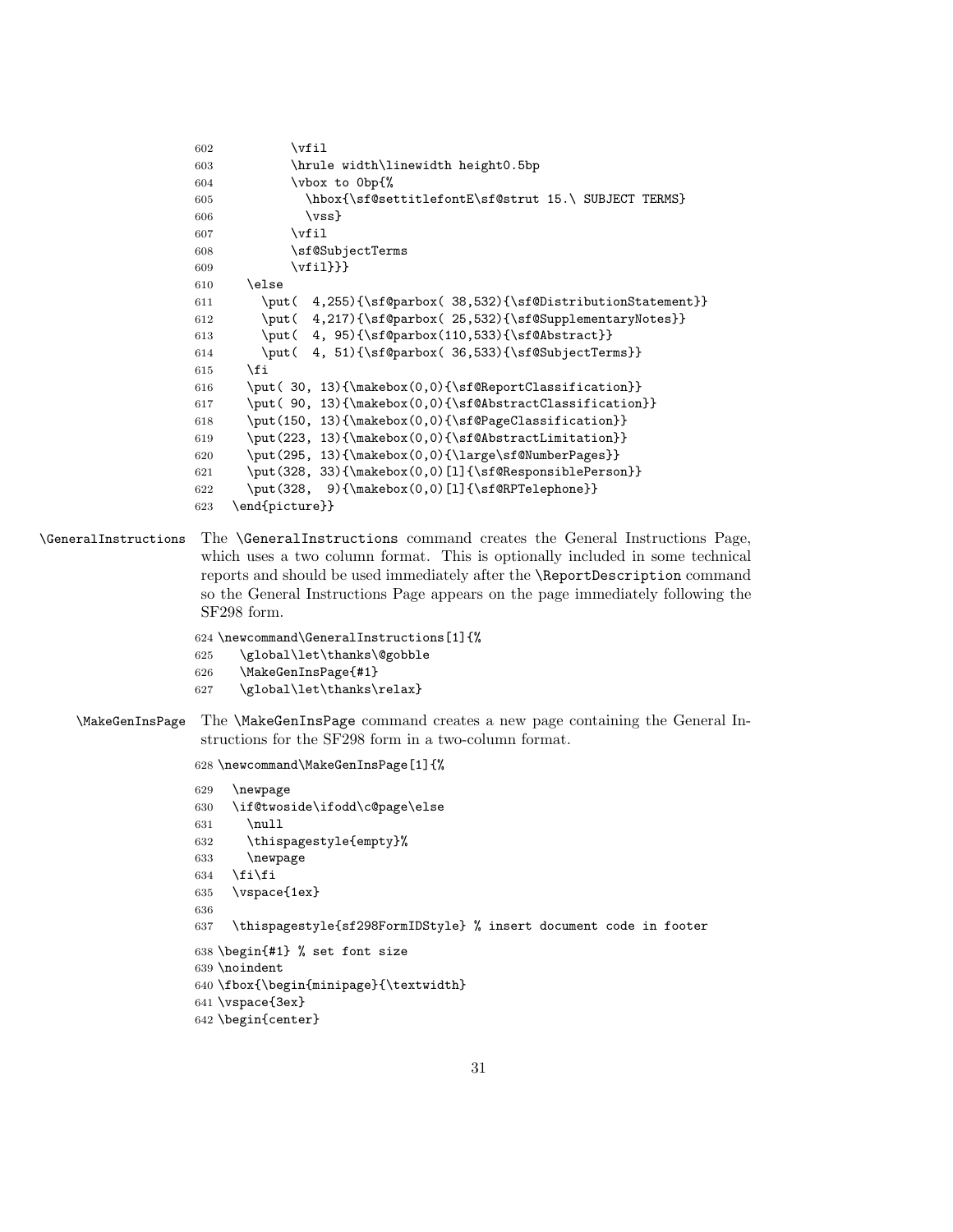```
643 \textbf{INSTRUCTIONS FOR COMPLETING SF 298}
644 \end{center}
645
646 \vspace{1ex}
647
648 \setlength{\columnsep}{0.8cm}
649 \setlength{\columnseprule}{0.2pt}
650 \vspace{-4ex}
651
652 \begin{multicols}{2}
653 \noindent
654 \textbf{1.~REPORT DATE.} Full publication date including day, month,
655 and year, if available. Must cite at least the year and be Year 2000
656 compliant, \eg 30-06-1998; xx-06-1998; xx-xx-1998.\hfill
657 \\ \\ \noindent
658 \textbf{2.~REPORT TYPE.} State the type of report, such as final,
659 technical, interim, memorandum, master's thesis, progress, quarterly,
660 research, special, group study, etc.\hfill
661 \ \ \ \ \ \ \662 \textbf{3.~DATE COVERED.} Indicate the time during which the work was
663 performed and the report was written, \eg, Jun 1997 - Jun 1998;
664 1-10 Jun 1996; May - Nov 1998; Nov 1998.\hfill
665 \ \ \ \ \ \ \ \666 \textbf{4.~TITLE.} Enter title and subtitle with volume number and part
667 number, if applicable. On classified documents, enter the title
668 classification in parentheses.\hfill
669 \\ \\ \noindent
670 \textbf{5a.~CONTRACT NUMBER.} Enter all contract numbers as they
671 appear in the report, \eg F33315-86-C-5169.\hfill
672 \ \ \ \ \ \ \ \673 \textbf{5b.~GRANT NUMBER.} Enter all grant numbers as they appear in the
674 report. \eg AFOSR-82-1234.\hfill
675 \ \\ \ \ \ \noindent
676 \textbf{5c.~PROGRAM ELEMENT NUMBER.} Enter all program element numbers
677 as they appear in the report, \eg 61101A.\hfill
678 \\ \\ \noindent
679 \textbf{5e.~TASK NUMBER.} Enter all task numbers as they appear in the
680 report, \eg 05; RF0330201; T4112.\hfill
681 \\ \\ \noindent
682 \textbf{5f.~WORK UNIT NUMBER.} Enter all work unit numbers as they
683 appear in the report, \eg 001; AFAPL30480105.\hfill
684 \\\ \ \ \ \ \ \ \685 \textbf{6.~AUTHOR(S).} Enter name(s) of person(s) responsible
686 for writing the report, performing the research, or credited with the
687 content of the report. The form of entry is the last name, first name,
688 middle initial, and additional qualifiers separated by commas, \eg Smith,
689 Richard, J, Jr.\hfill
690 \setminus \setminus \text{noindent}691 \textbf{7.~PERFORMING ORGANIZATION NAME(S) AND ADDRESS(ES).} Self-explanatory. \hfill
692 \vfill
693 \columnbreak
694
```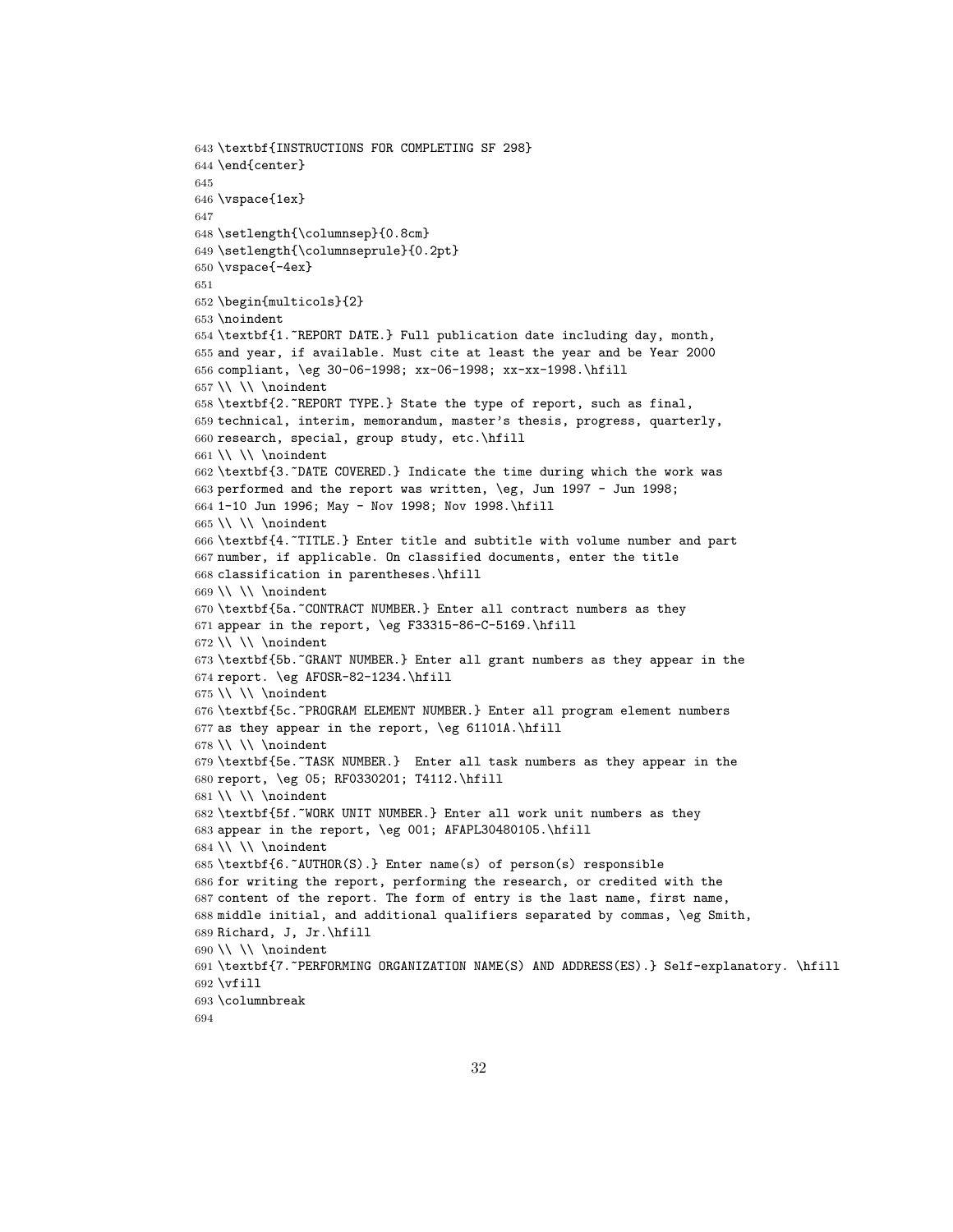```
695 \noindent
696 \textbf{8.~PERFORMING ORGANIZATION REPORT NUMBER.} Enter all unique
697 alphanumeric report numbers assigned by the performing organization,
698 \eg BRL-1234; AFWL-TR-85-4017-Vol-21-PT-2.\hfill
699 \ \\ \ \ \ \ \700 \textbf{9.~SPONSORING/MONITORING AGENCY NAME(S) AND ADDRESS(ES).} Enter
701 the name and address of the organization(s) financially responsible for
702 and monitoring the work.\hfill
703 \\ \\ \noindent
704 \textbf{10.~SPONSOR/MONITOR'S ACRONYM(S).} Enter, if available, \eg BRL,
705 ARDEC, NADC.\hfill
706 \ \ \ \ \ \ \ \707 \textbf{11.~SPONSOR/MONITOR'S REPORT NUMBER(S).} Enter report number as
708 assigned by the sponsoring/ monitoring agency, if available, \eg BRL-TR-829;
709 -215.\hfill
710 \ \ \ \ \ \ \ \noindent
711 \textbf{12.~DISTRIBUTION/AVAILABILITY STATEMENT.} Use agency-mandated
712 availability statements to indicate the public availability or distribution
713 limitations of the report. If additional limitations/ restrictions or
714 special markings are indicated, follow agency authorization procedures,
715 \eg RD/FRD, PROPIN, ITAR, etc. Include copyright information.\hfill
716 \\ \\ \noindent
717 \textbf{13.~SUPPLEMENTARY NOTES.} Enter information not included elsewhere
718 such as: prepared in cooperation with; translation of; report supersedes;
719 old edition number, etc.\hfill
720 \ \ \ \ \ \ \721 \textbf{14.~ABSTRACT.} A brief (approximately 200 words) factual summary
722 of the most significant information.\hfill
723 \ \ \ \ \ \ \ \724 \textbf{15.~SUBJECT TERMS.} Key words or phrases identifying major concepts
725 in the report.\hfill
726 \ \ \ \ \ \ \ \727 \textbf{16.~SECURITY CLASSIFICATION.} Enter security classification in
728 accordance with security classification regulations, \eg U, C, S, etc. If
729 this form contains classified information, stamp classification level on
730 the top and bottom of this page.\hfill
731 \\ \\ \noindent
732 \textbf{17.~LIMITATION OF ABSTRACT.} This block must be completed to assign
733 a distribution limitation to the abstract. Enter UU (Unclassified Unlimited)
734 or SAR (Same as Report). An entry in this block is necessary if the abstract
735 is to be limited. \hfill
736
737 \end{multicols}
738 \end{minipage}
739 }
740 \end{#1}
741
742 \normalsize % return font to normal size
743 }
```